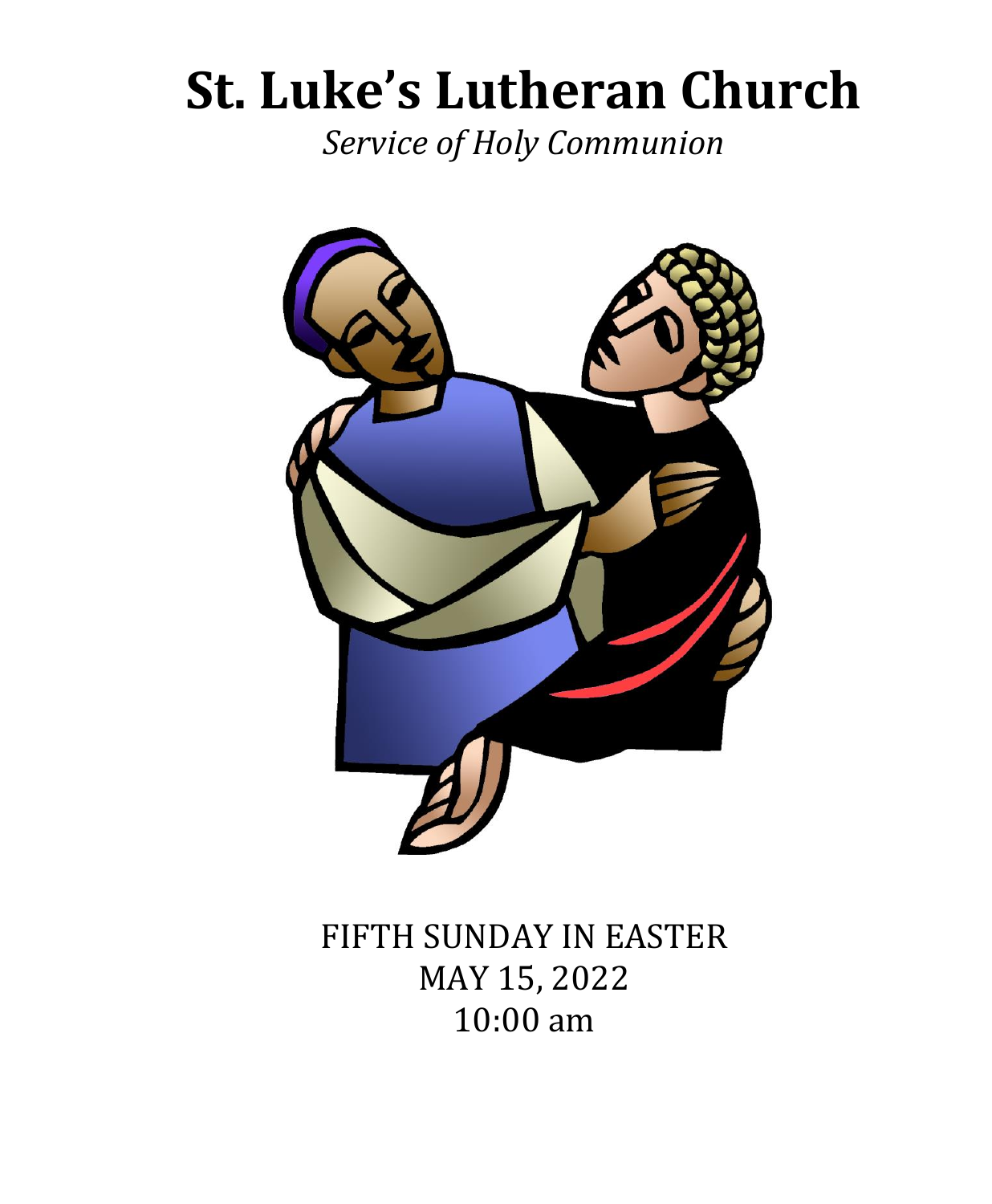# **CONGREGATIONAL HAPPENINGS**

*We are a church that encourages living and sharing God's love.*

# **FRIENDSHIP REGISTER FOR ATTENDANCE**

Please help us keep an accurate record of our worship attendance by filling out the blue register pads located in your pew. Visitors, please note the contact cards located in the holders of each pew so you may share your contact information that we may keep in touch and get to know you and build our relationship. Just tuck the card in the friendship register.

# **CONTEMPORARY BIBLE CLASS**

The Contemporary Bible Class is taking a break for summer, beginning next week. We will resume again in September.

# **WAR IN UKRAINE** – Ways to Help

<https://elca.org/disaster>

# **CONGREGATIONAL MEETING JULY 10th**

This year we will be meeting on Sunday, July 10<sup>th</sup>. It will be in the sanctuary after the morning service. This meeting will be informational in nature and no voting is done.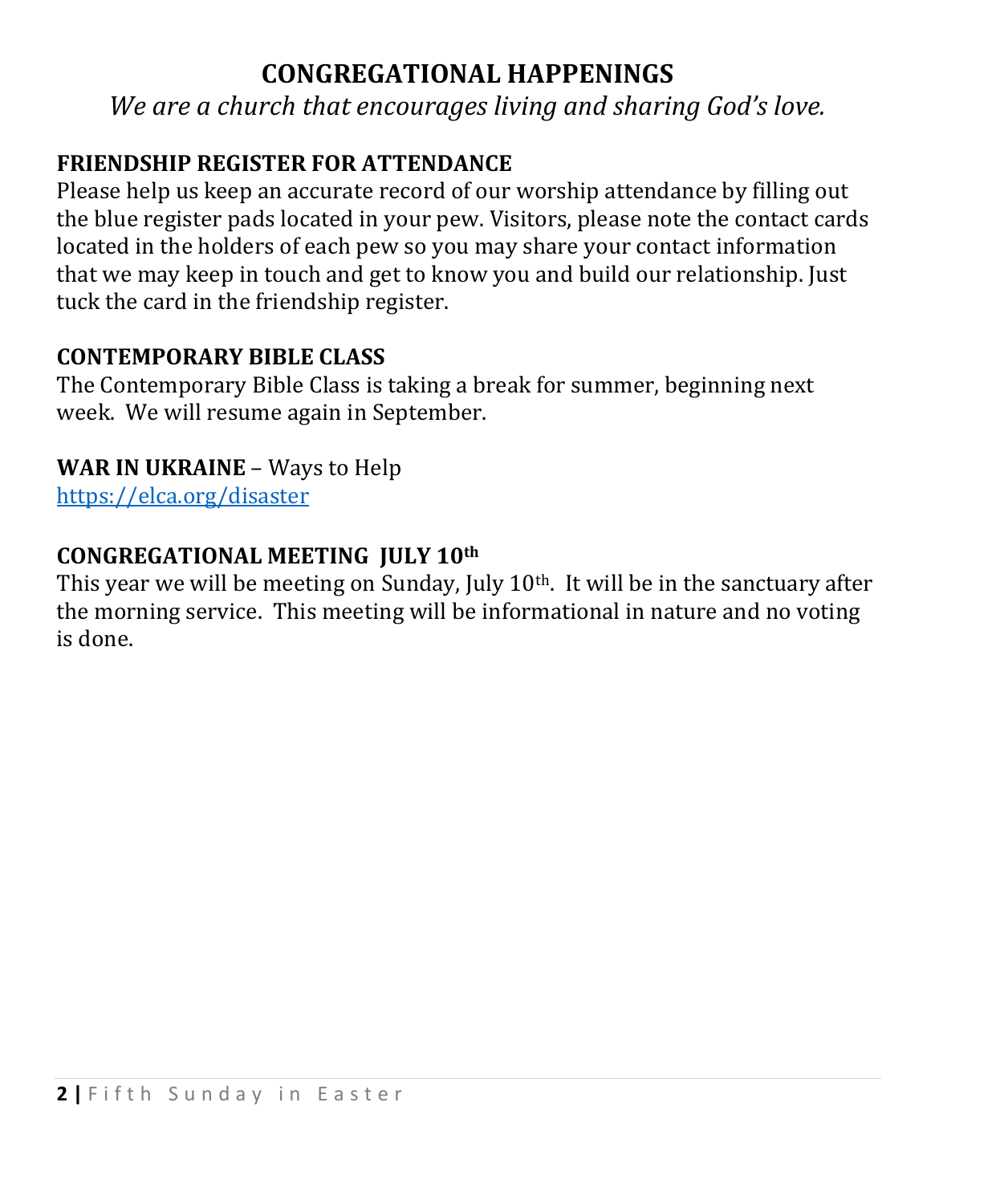*Easter initiates a new day. It anticipates a new heaven and a new earth. The risen Christ is making all things new. In the mystery of holy baptism God has made new people of us. Today Jesus invites us to see everyone in a new light—through the lens of love.*

# **GATHERING**

*The Holy Spirit gathers us together as the people of God*

#### **WELCOME & ANNOUNCEMENTS PRELUDE RINGING OF THE CHIMES**

*The assembly stands*

#### **THANKSGIVING FOR BAPTISM**

*All may make the sign of the cross, the sign that is marked at baptism, as the presiding minister begins.*

Alleluia! Christ is risen. **Christ is risen indeed. Alleluia!**

In the waters of baptism, we have passed over from death to life with Jesus Christ, and we are a new creation. For this saving mystery, and for this water, let us bless God, who was, who is, and who is to come.

*Water may be poured into the font as the presiding minister gives thanks.*

We thank you, God, for your river of life, flowing freely from your throne: through the earth,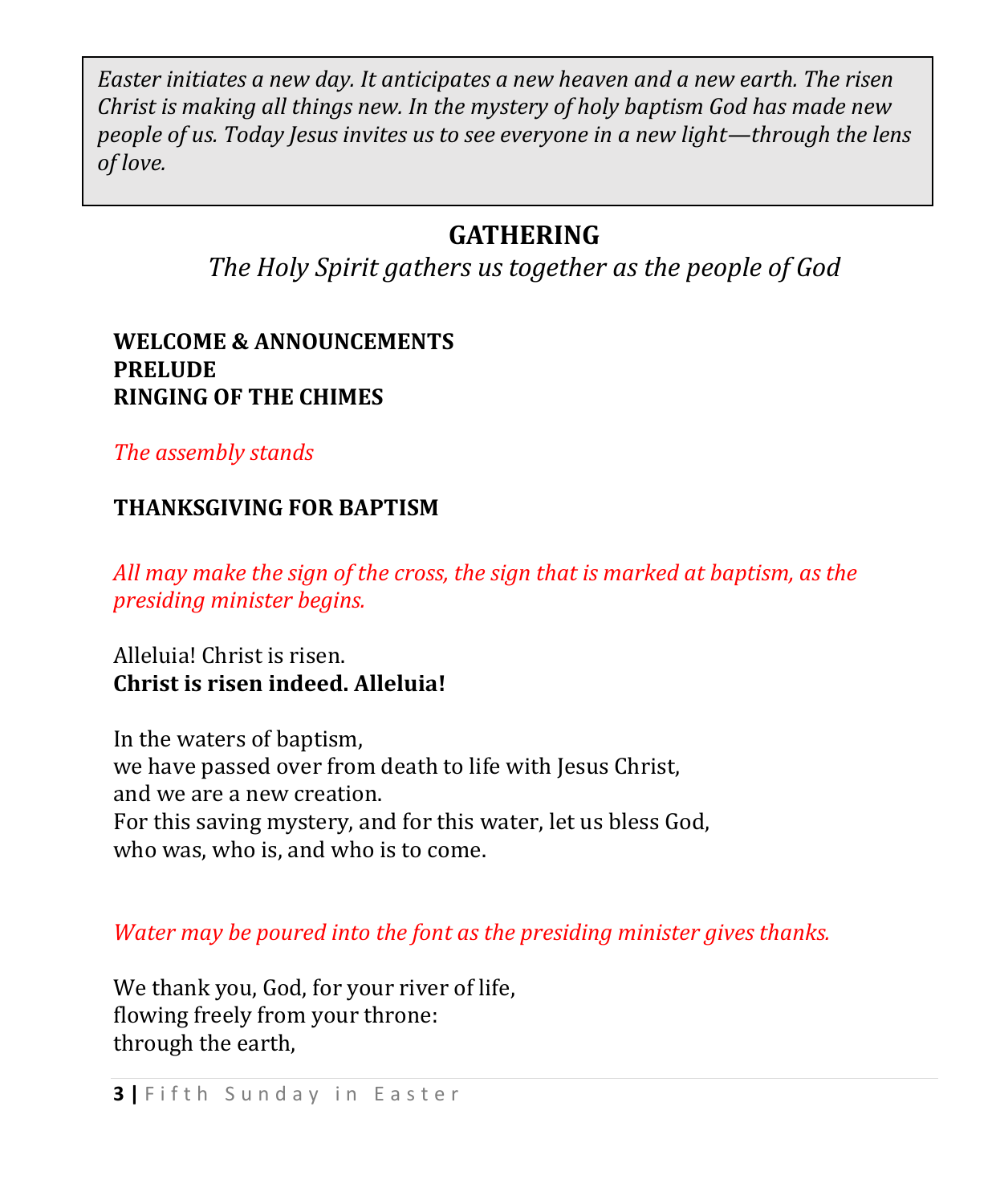through the city, through every living thing. You rescued Noah and his family from the flood; You opened wide the sea for the Israelites. Now in these waters you flood us with mercy, and our sin is drowned forever. You open the gate of righteousness and we pass safely through. In Jesus Christ, you calm and trouble the waters. You nourish us and enclose us in safety. You call us forth and send us out. In lush and barren places, you are with us. You have become our salvation. Now breathe upon this water and awaken your church once more. Claim us again as your beloved and holy people. Quench our thirst; cleanse our hearts; wipe away every tear. To you, our Beginning and our End, our Shepherd and Lamb, be honor, glory, praise, and thanksgiving, now and forever. **Amen.**

**GATHERING HYMN "Now All the Vault of Heaven Resounds" ELW 367**

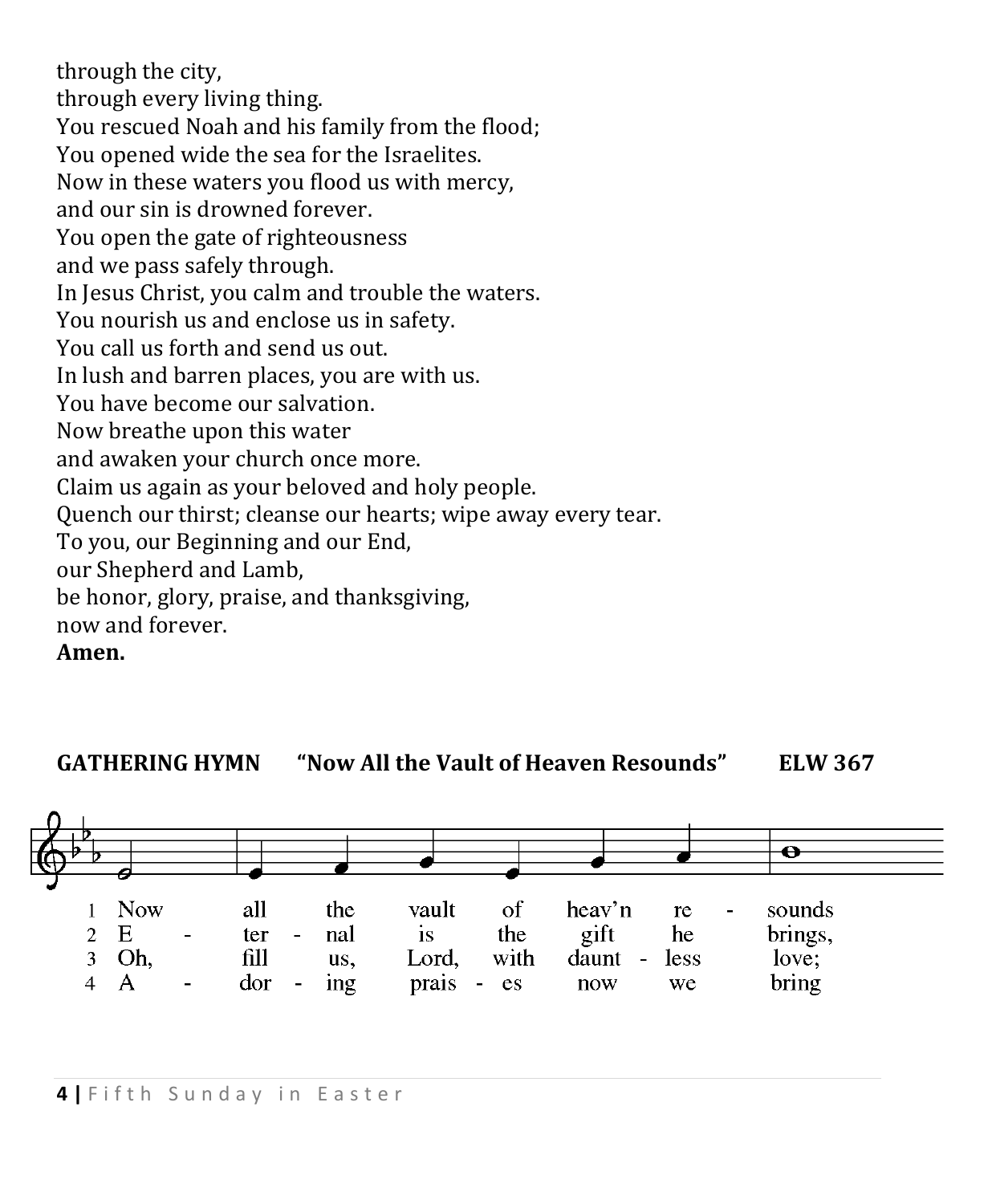

Text: Paul Z. Strodach, 1876-1947, alt. Music: LASST UNS ERFREUEN, Geistliche Kirchengesänge, Köln, 1623 Text © 1958 Service Book and Hymnal, admin. Augsburg Fortress.

**5** Fifth Sunday in Easter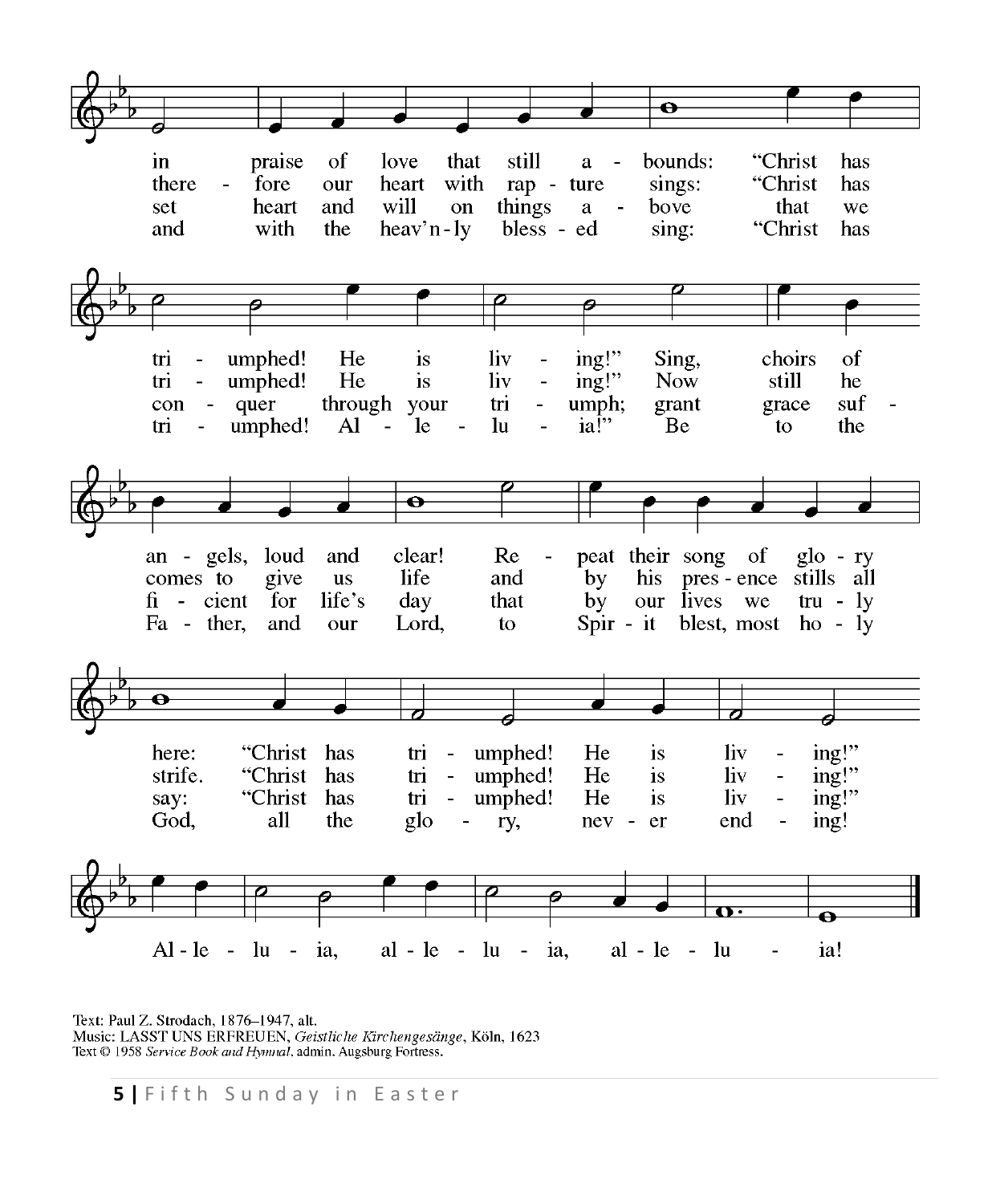## **GREETING**

The grace of our Lord Jesus Christ, the love of God, and the communion of the Holy Spirit be with you all.

# **And also with you.**

# **KYRIE**

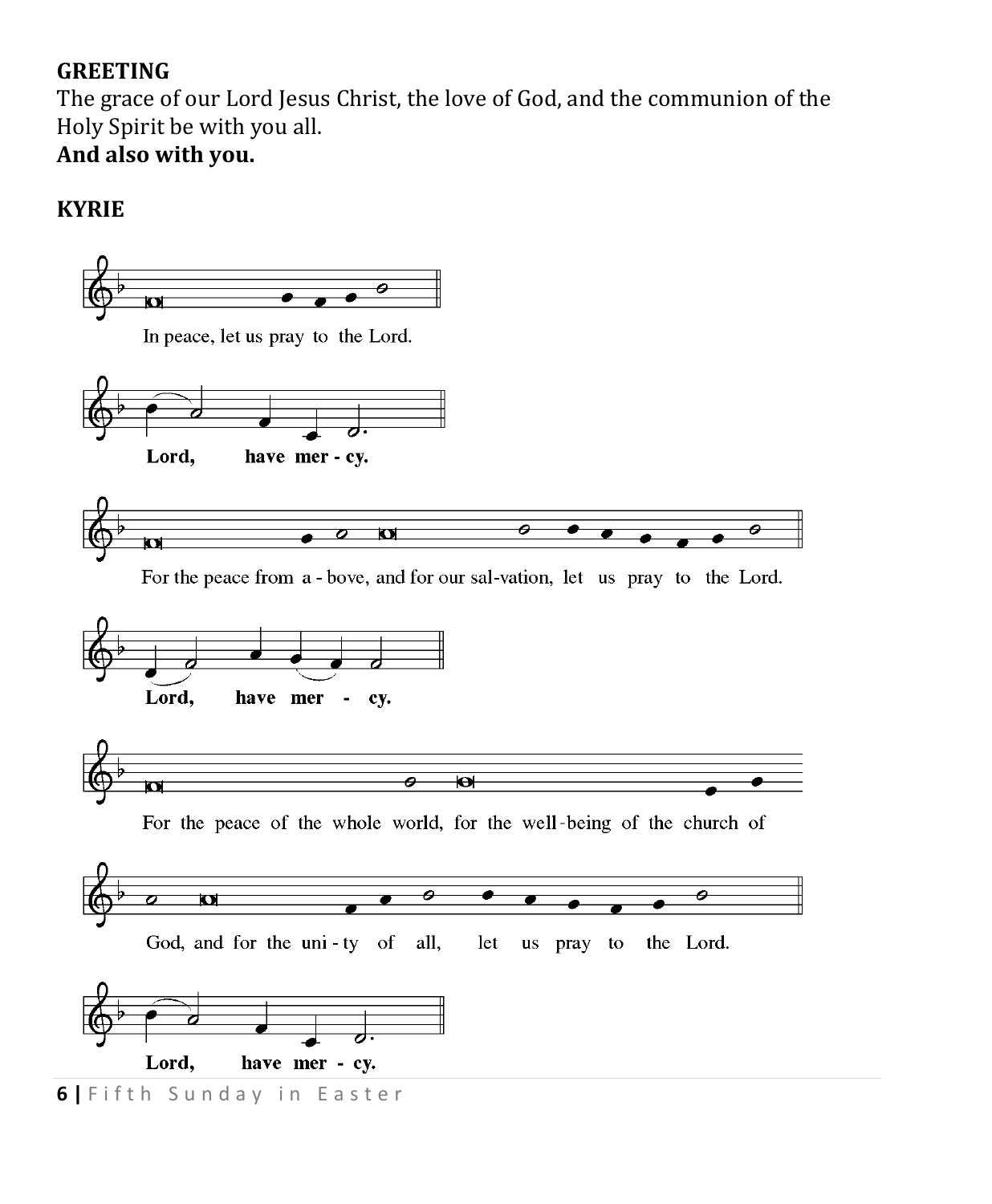

For this ho-ly house, and for all who offer here their wor-ship and





Help, save, comfort, and de - fend us, gracious Lord.

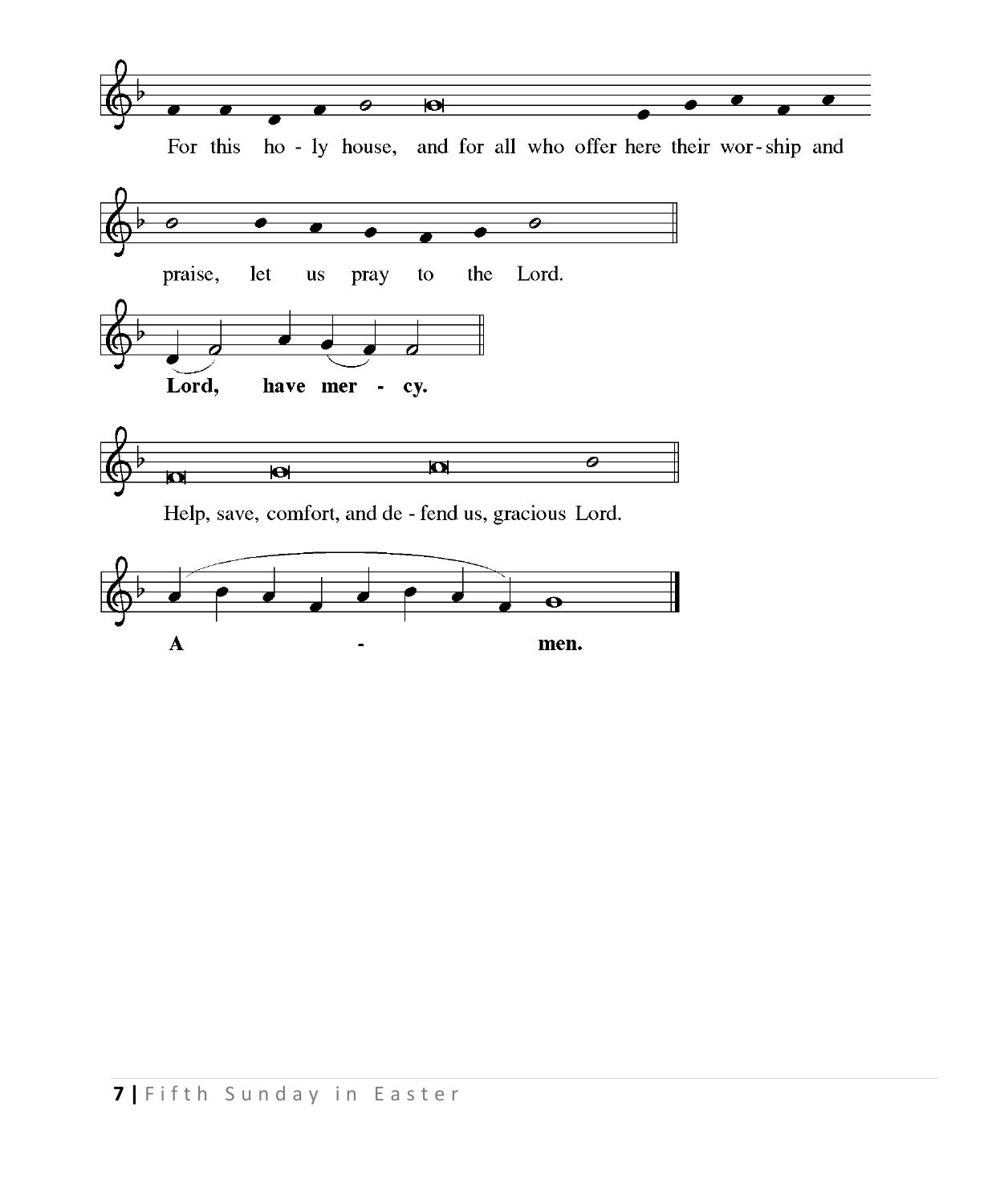#### **GLORY TO GOD**



**8** | Fifth Sunday in Easter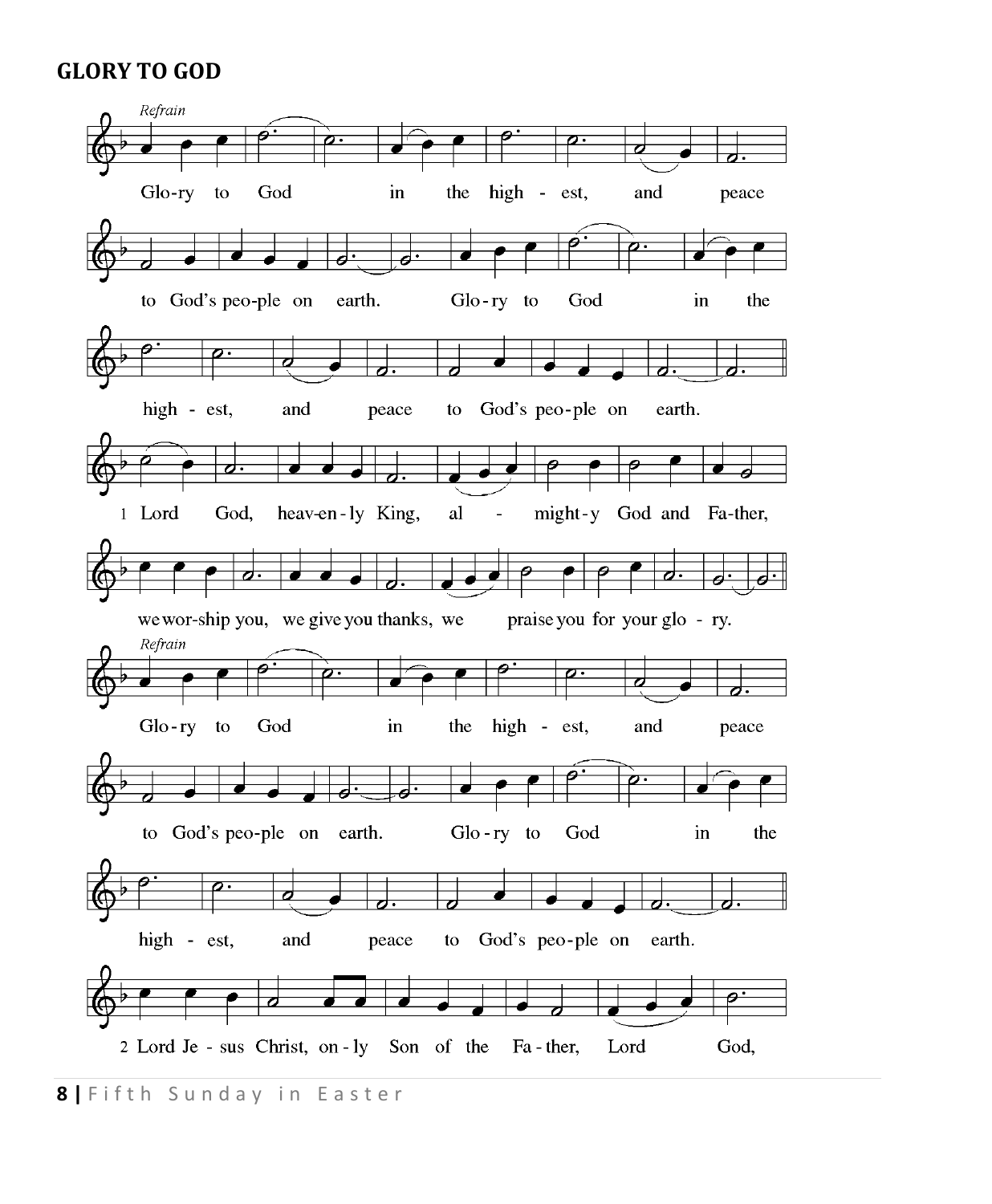Lamb of God, you take a - way the sin of the world: O -0 have mer - cy on us; you are seat-ed at the right <u>d.</u> hand of the Fa-ther: re ceive our prayer.  $\blacksquare$ Refrain e Glo-ry to God in the high - est, and peace earth. Glo-ry to God the to God's peo-ple on  $in$ to God's peo-ple on high - est, and peace earth. 3 For you a - lone are the Ho - ly One, you a - lone are the Lord, you a -<u>ঠ</u> lone are the Most High, Je - sus Christ, with the Ho  $\sim$ ly ø Ð Spir - it, in the glo-ry of God the Fa ther.  $\frac{1}{2}$ Final refrain  $\operatorname{God}$  $Glo$  - ry to in the high  $\blacksquare$ est. ◢ ø ₫. d. A men,  $\bf{a}$  $\overline{\phantom{a}}$ men.  $\blacksquare$ 

**9** | **|**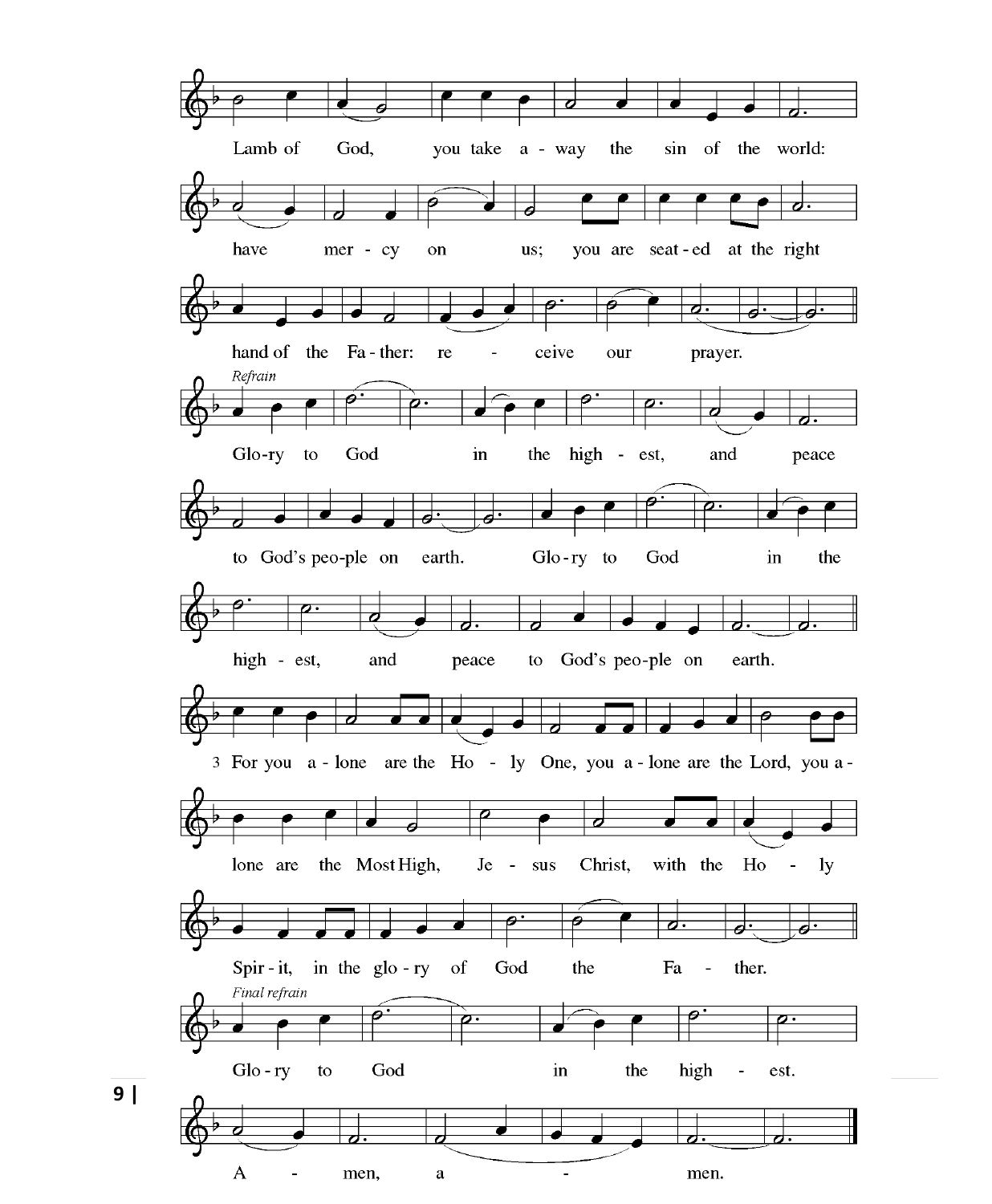# **PRAYER OF THE DAY**

O Lord God, you teach us that without love, our actions gain nothing. Pour into our hearts your most excellent gift of love, that, made alive by your Spirit, we may know goodness and peace, through your Son, Jesus Christ, our Savior and Lord, who lives and reigns with you and the Holy Spirit, one God, now and forever. **Amen.**

*The assembly sits*

# **WORD**

*God speaks to us in scripture reading, preaching, and song*

#### **CHILDREN'S MESSAGE**

*The children may come forward to the chancel steps.*

**Jesus said, "Let the children come. Do not stop them but urge them on for to these the kingdom of heaven belongs." As they grow in their faith, the church will grow strong. Jesus said, "Let the children come."** 



## **FIRST READING**— Acts 11:1-18

*In defense of his earlier baptism of non-Jewish believers, Peter demonstrates to the members of the Jerusalem church that God's intention to love Gentiles as well as Jews is revealed in Jesus' testimony. In this way the mission to the Gentiles is officially authorized.*

A reading from Acts.

<sup>1</sup>Now the apostles and the believers who were in Judea heard that the Gentiles had also accepted the word of God. 2So when Peter went up to Jerusalem, the circumcised believers criticized him, 3saying, "Why did you go to uncircumcised men and eat with them?" <sup>4</sup>Then Peter began to explain it to them, step by step, saying, 5"I was in the city of Joppa praying, and in a trance I saw a vision. There was something like a large sheet coming down from heaven, being lowered by its

**10** | Fifth Sunday in Easter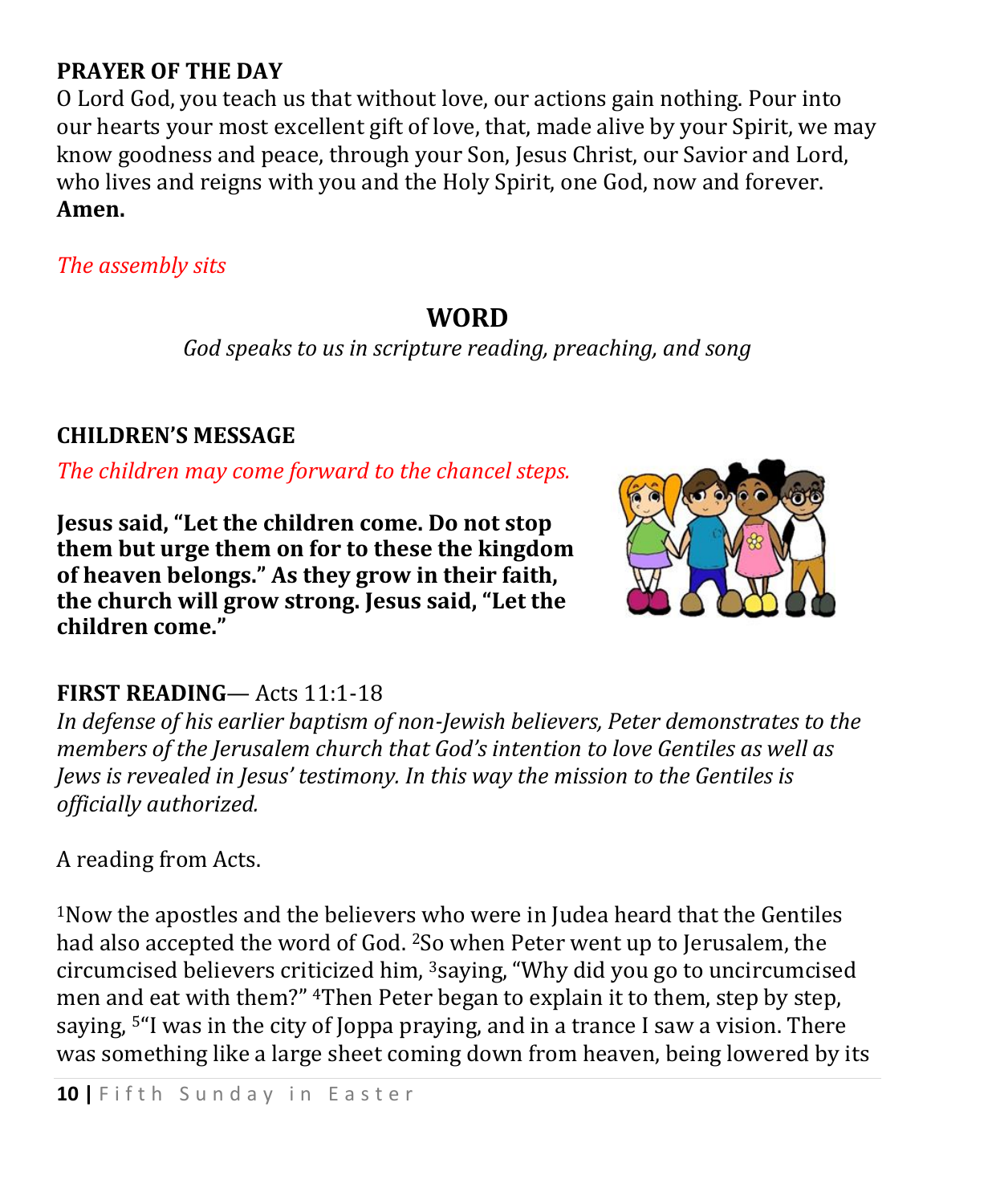four corners; and it came close to me. <sup>6</sup>As I looked at it closely I saw four-footed animals, beasts of prey, reptiles, and birds of the air. 7I also heard a voice saying to me, 'Get up, Peter; kill and eat.' <sup>8</sup>But I replied, 'By no means, Lord; for nothing profane or unclean has ever entered my mouth.' 9But a second time the voice answered from heaven, 'What God has made clean, you must not call profane.' <sup>10</sup>This happened three times; then everything was pulled up again to heaven. <sup>11</sup>At that very moment three men, sent to me from Caesarea, arrived at the house where we were. <sup>12</sup>The Spirit told me to go with them and not to make a distinction between them and us. These six brothers also accompanied me, and we entered the man's house. 13He told us how he had seen the angel standing in his house and saying, 'Send to Joppa and bring Simon, who is called Peter; 14he will give you a message by which you and your entire household will be saved.' <sup>15</sup>And as I began to speak, the Holy Spirit fell upon them just as it had upon us at the beginning. 16And I remembered the word of the Lord, how he had said, 'John baptized with water, but you will be baptized with the Holy Spirit.' 17If then God gave them the same gift that he gave us when we believed in the Lord Jesus Christ, who was I that I could hinder God?" 18When they heard this, they were silenced. And they praised God, saying, "Then God has given even to the Gentiles the repentance that leads to life."

Word of God, word of life. **Thanks be to God.**

# **PSALM 148**

*The splendor of the Lord is over earth and heaven. (Ps. 148:13)*

<sup>1</sup>Hallelujah! Praise the Lord from the heavens; praise God in the heights. <sup>2</sup>**Praise the Lord, all you angels; sing praise, all you hosts of heaven.** <sup>3</sup>Praise the Lord, sun and moon; sing praise, all you shining stars. <sup>4</sup>**Praise the Lord, heaven of heavens, and you waters above the heavens.** <sup>5</sup>Let them praise the name of the Lord, who commanded, and they were created,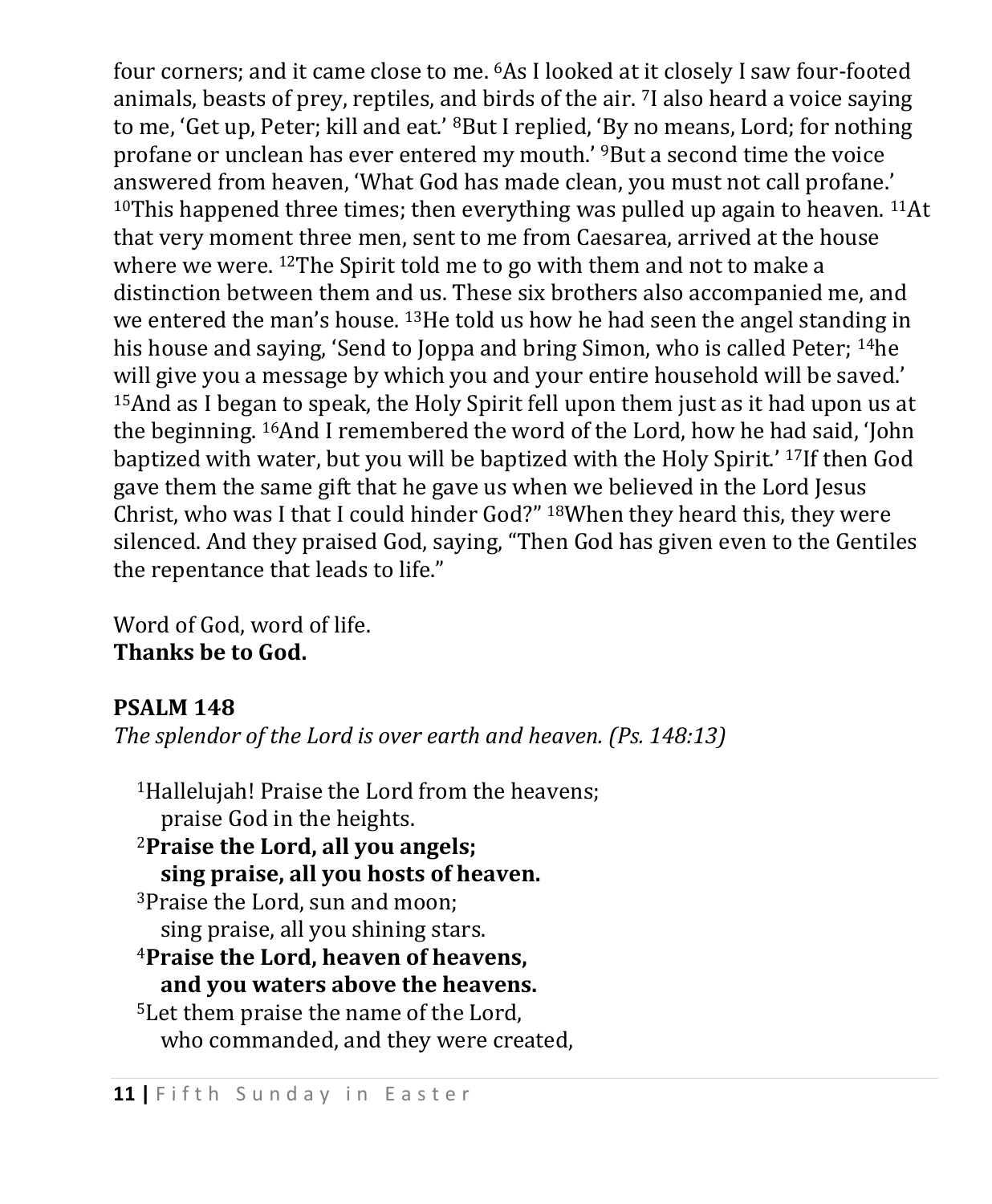<sup>6</sup>**who made them stand fast forever and ever, giving them a law that shall not pass away.** <sup>7</sup>Praise the Lord from the earth, you sea monsters and all deeps; <sup>8</sup>**fire and hail, snow and fog, tempestuous wind, doing God's will;** <sup>9</sup>mountains and all hills, fruit trees and all cedars; <sup>10</sup>**wild beasts and all cattle, creeping things and flying birds;** <sup>11</sup>sovereigns of the earth and all peoples, princes and all rulers of the world; <sup>12</sup>**young men and maidens, old and young together.** <sup>13</sup>Let them praise the name of the Lord, whose name only is exalted, whose splendor is over earth and heaven.

<sup>14</sup>**The Lord has raised up strength for the people and praise for all faithful servants, the children of Israel, a people who are near the Lord. Hallelujah!**

# **SECOND READING**— Revelation 21:1-6

*John's vision shows us that in the resurrection the new age has dawned; God dwells with us already. Yet we wait for the time when the tears that cloud our vision will be wiped away. Then we will see the new heaven, new earth, and new Jerusalem.*

A reading from Revelation.

<sup>1</sup>I saw a new heaven and a new earth; for the first heaven and the first earth had passed away, and the sea was no more. 2And I saw the holy city, the new Jerusalem, coming down out of heaven from God, prepared as a bride adorned for her husband. 3And I heard a loud voice from the throne saying,

"See, the home of God is among mortals. He will dwell with them; they will be his peoples, and God himself will be with them; <sup>4</sup>he will wipe every tear from their eyes. Death will be no more;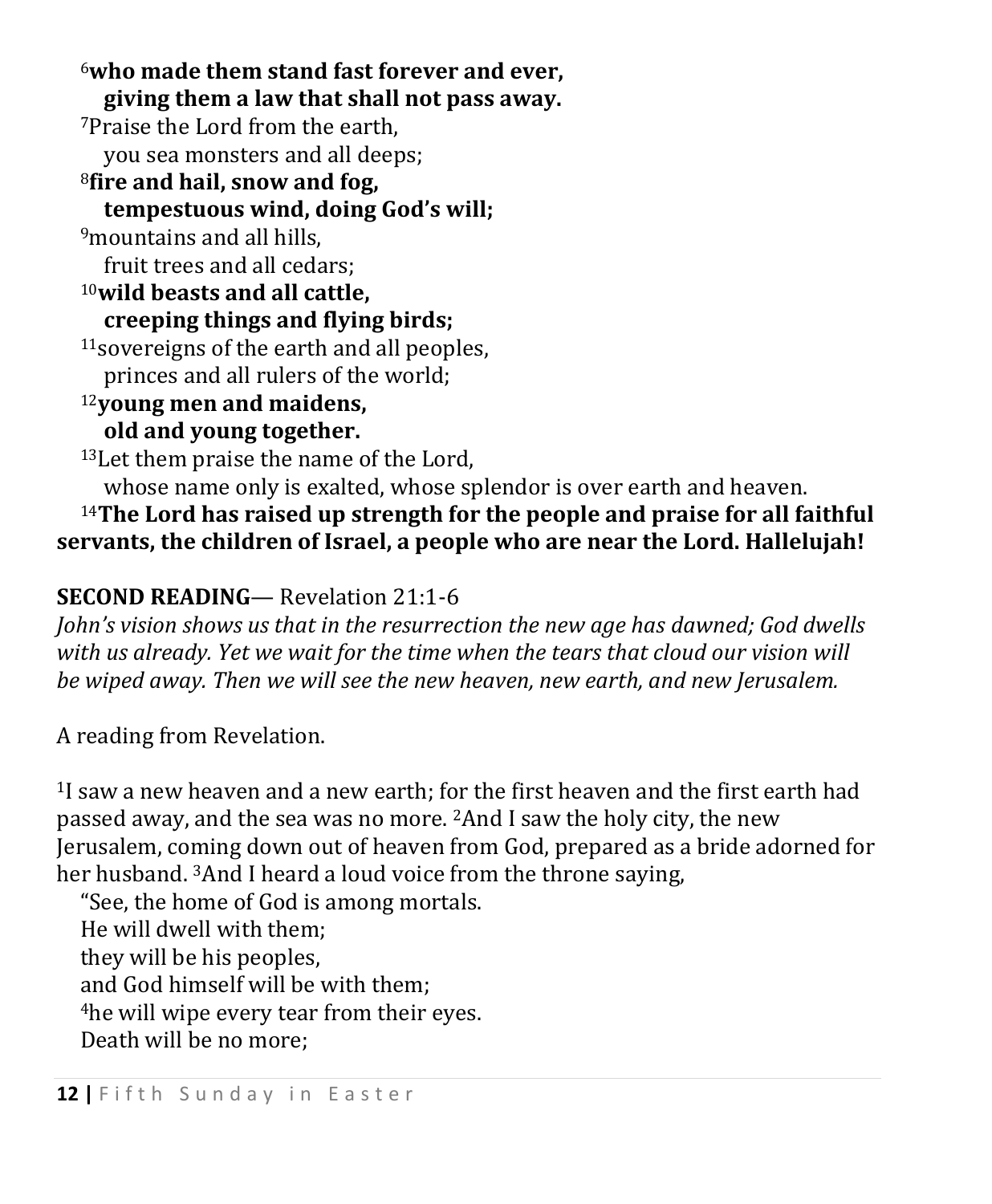mourning and crying and pain will be no more, for the first things have passed away."

<sup>5</sup>And the one who was seated on the throne said, "See, I am making all things new." Also he said, "Write this, for these words are trustworthy and true." 6Then he said to me, "It is done! I am the Alpha and the Omega, the beginning and the end. To the thirsty I will give water as a gift from the spring of the water of life."

Word of God, word of life. **Thanks be to God.**

*The assembly stands*



## **GOSPEL**— John 13:31-35

*After washing the disciples' feet, predicting his betrayal, and then revealing his betrayer, Jesus speaks of his glorification on the cross. This deep complicated love of Jesus, even to death on the cross, will be the distinctive mark of Jesus' community.*

The holy gospel according to John. **Glory to you, O Lord.**

 $31$ When he had gone out, Jesus said, "Now the Son of Man has been glorified, and God has been glorified in him. 32If God has been glorified in him, God will also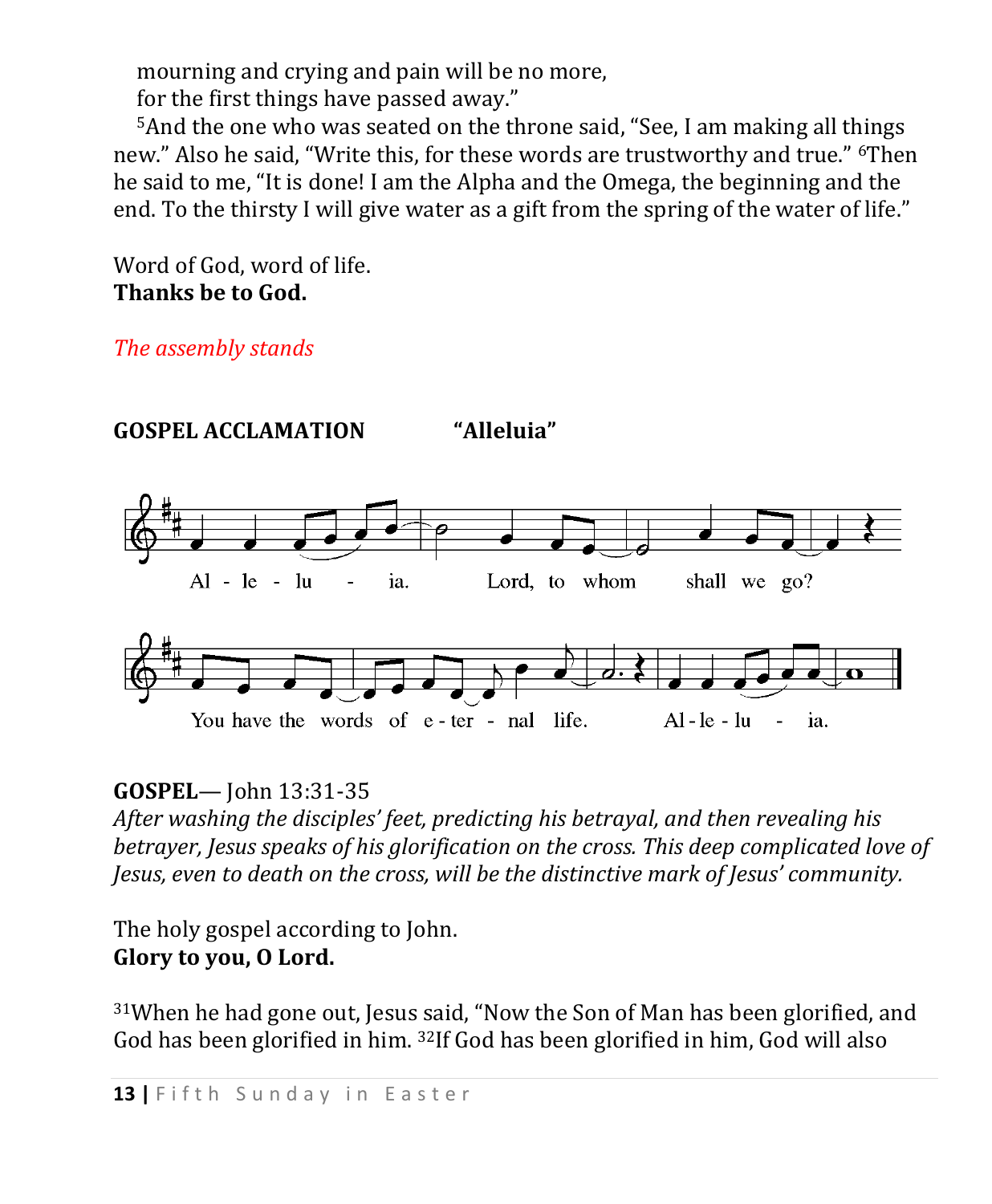glorify him in himself and will glorify him at once. 33Little children, I am with you only a little longer. You will look for me; and as I said to the Jews so now I say to you, 'Where I am going, you cannot come.' 34I give you a new commandment, that you love one another. Just as I have loved you, you also should love one another. <sup>35</sup>By this everyone will know that you are my disciples, if you have love for one another."

#### The Gospel of Our Lord. **Praise to you, O Christ.**

*The assembly sits*

**SERMON Pastor Jeffrey Ingold** 

*The assembly stands*

| <b>HYMN OF THE DAY</b> |
|------------------------|
|------------------------|



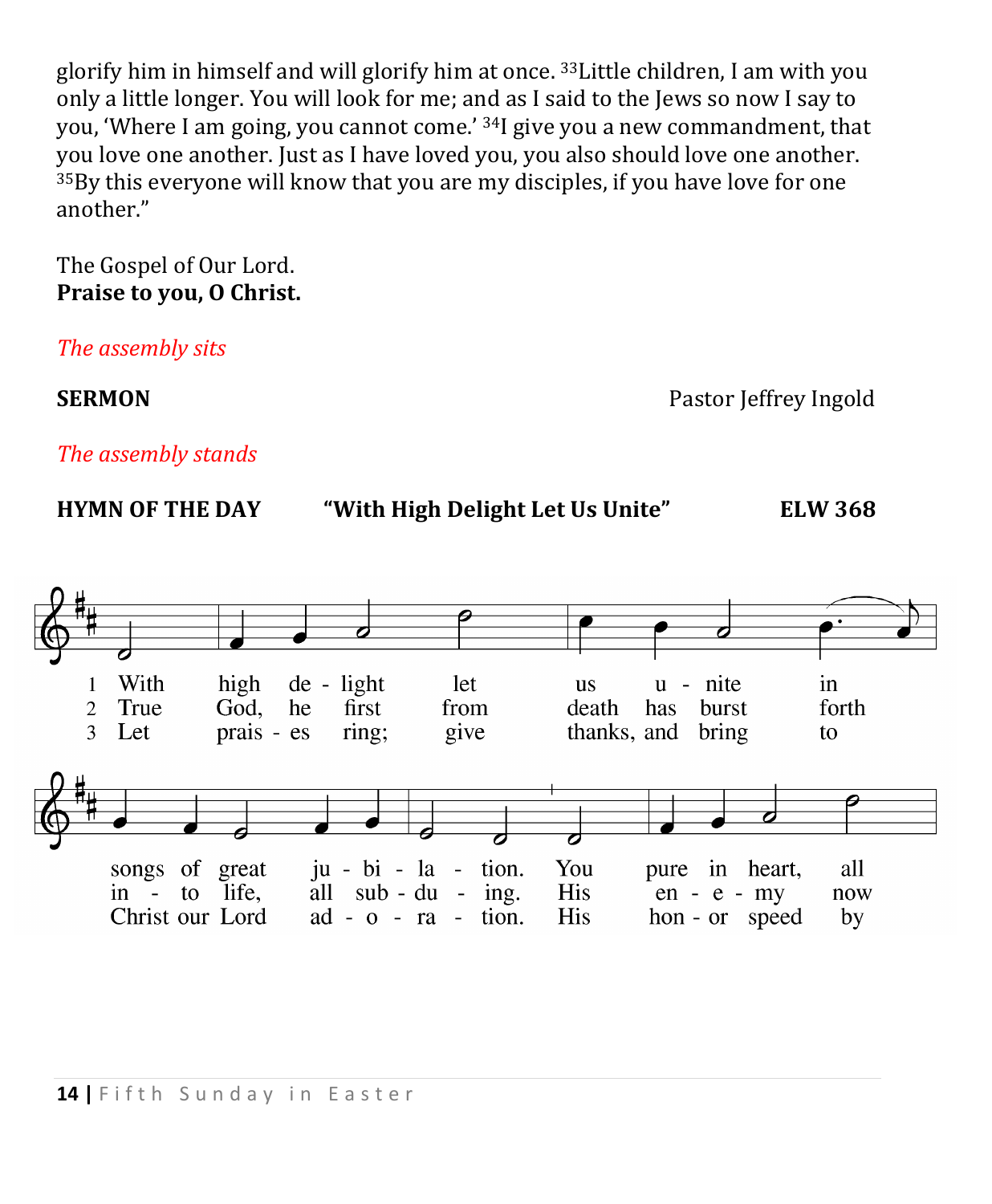

Text: Georg Vetter, 1536-1599; tr. Martin H. Franzmann, 1907-1976, alt. Music: MIT FREUDEN ZART, medieval European tune Text © 1969 Concordia Publishing House.

#### **CREED**

Let us confess to one another and the world the truth of our baptismal faith.

**I believe in God, the Father almighty, creator of heaven and earth.**

**I believe in Jesus Christ, God's only Son, our Lord, who was conceived by the Holy Spirit, born of the virgin Mary, suffered under Pontius Pilate, was crucified, died, and was buried;**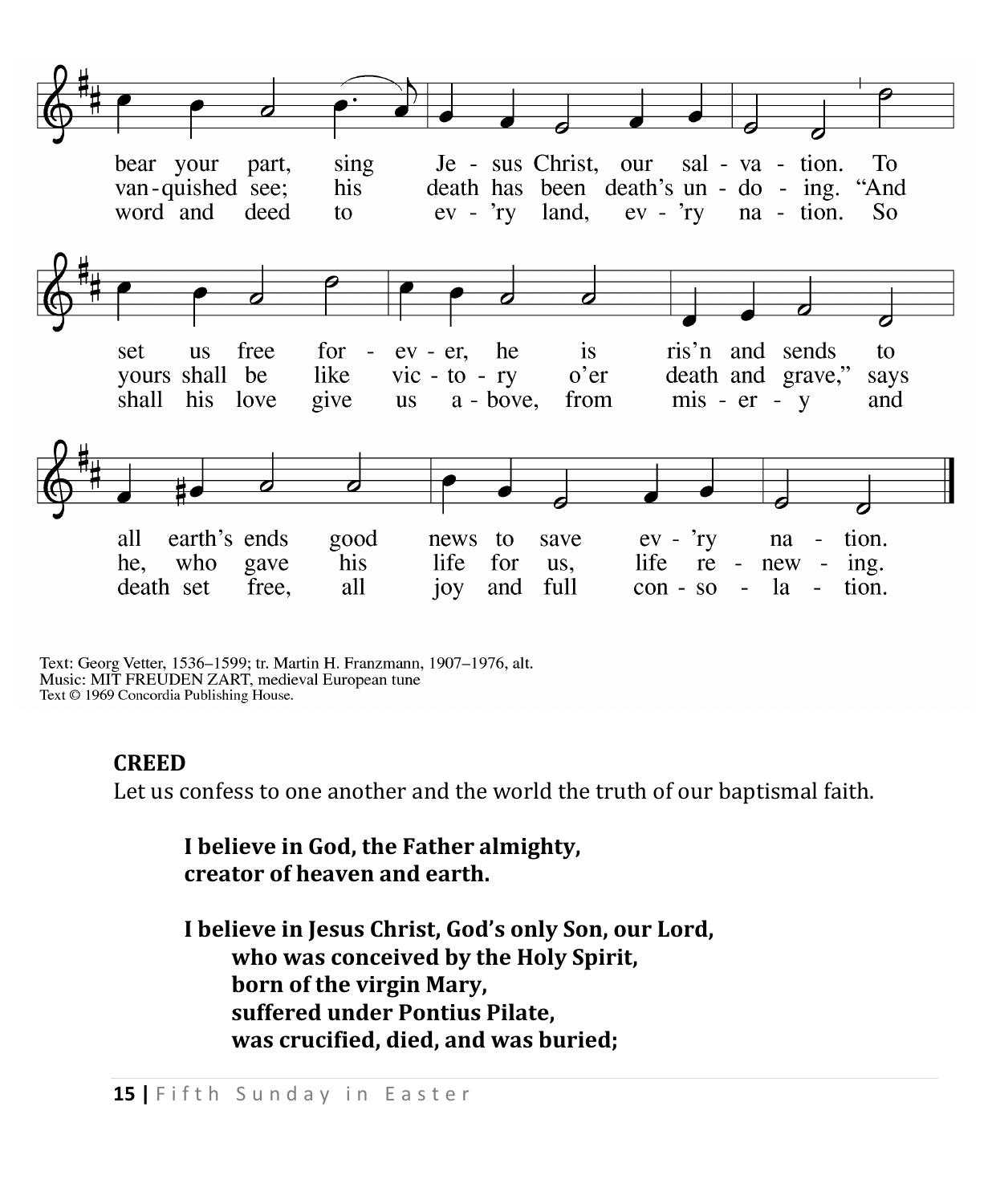**he descended to the dead. On the third day he rose again; he ascended into heaven, he is seated at the right hand of the Father, and he will come to judge the living and the dead.**

**I believe in the Holy Spirit, the holy catholic church, the communion of saints, the forgiveness of sins, the resurrection of the body, and the life everlasting. Amen.**

#### **PRAYERS OF INTERCESSION**

Set free from captivity to sin and death, we pray to the God of resurrection for the church, people in need, and all of creation. Kneeling or sitting as you are able.

*A brief silence.*

Loving God, lead us to follow your Spirit, rather than our own prejudices or desires, as the church cares for one another. Open us to perceive your gifts in those we least expect. God, in your mercy, **hear our prayer.**

Inspire us to praise you through the beauty and majesty of the natural world around us. Urge us toward more deliberate care of the world you have made. God, in your mercy, **hear our prayer.**

Humble the rulers of nations before your splendor. Direct them to the people who need their attention most, and turn them from the temptation to hoard wealth or power. God, in your mercy, **hear our prayer.**

Hasten to dwell among those who are in pain or distress especially Walter Cooper, Bill Fairman, Susan Taylor, Carol Cash, Earl "Jack" Schmitke, Jody McNatt, Marian (*Margaret Howell's mother*), Marlo Wiggans and Mary Packard (*friends and family of Margaret Howell*), Lance Linson (*Chris Behm's step-father*) Ralph Millan (*Vilma's Uncle for peace of mind*), Laura Johnson (*Anthony's sister for her* 

16 | Fifth Sunday in Easter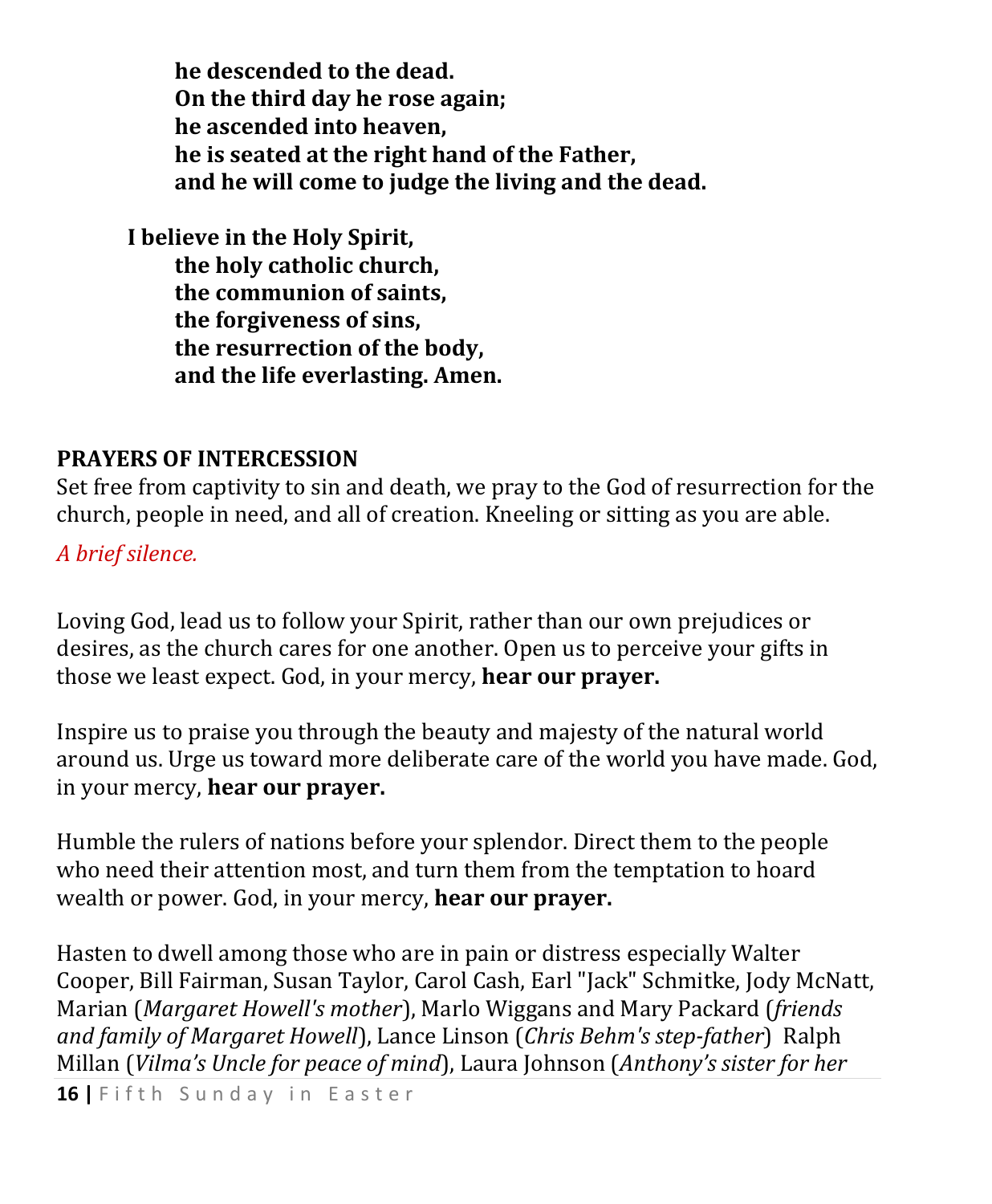*debilitating illness*), Donna, Ann (*Susan Taylor's sister*), Amy Landers, Harvey, Beth (*Dale McKee's mom*), Ethan, Carrie, Phyllis Burnett, Betty, Julia, Bill, Carol Richardson, Ashley, Stan & Deborah, Lucille and Anastasiia Khriapko (*student of Erin Pushman*). We remember the members of our congregation who are unable to join our worship in person, especially Anna Vee Rice, Margaret Brown, Phyllis Burnett, Pat Eatman, Virginia Floyd, Eva Franz, Carrie Graves and Pat Thorne. As Christ enters our deepest suffering, remain with those experiencing despair and great need. God, in your mercy, **hear our prayer.**

Place holy love at the center of all our relationships and communities. By your love heal us, convict us, and renew us. Bring an end to racism in our churches and communities. Let everyone know your goodness by the love we show one another. God, in your mercy, **hear our prayer.**

Give us a place in the diverse company of your beloved saints, especially Virginia Schumacher. Teach us the value of each person's identity and bless us with a shared identity as your children, kindred of Christ. God, in your mercy, **hear our prayer.**

In your mercy, O God, respond to these prayers, and renew us by your life-giving Spirit; through Jesus Christ, our Savior. **Amen.**

#### **PEACE**

The Peace of the Christ be with you always. **And also with you.**

*As the sharing of the Peace concludes, the assembly is seated.*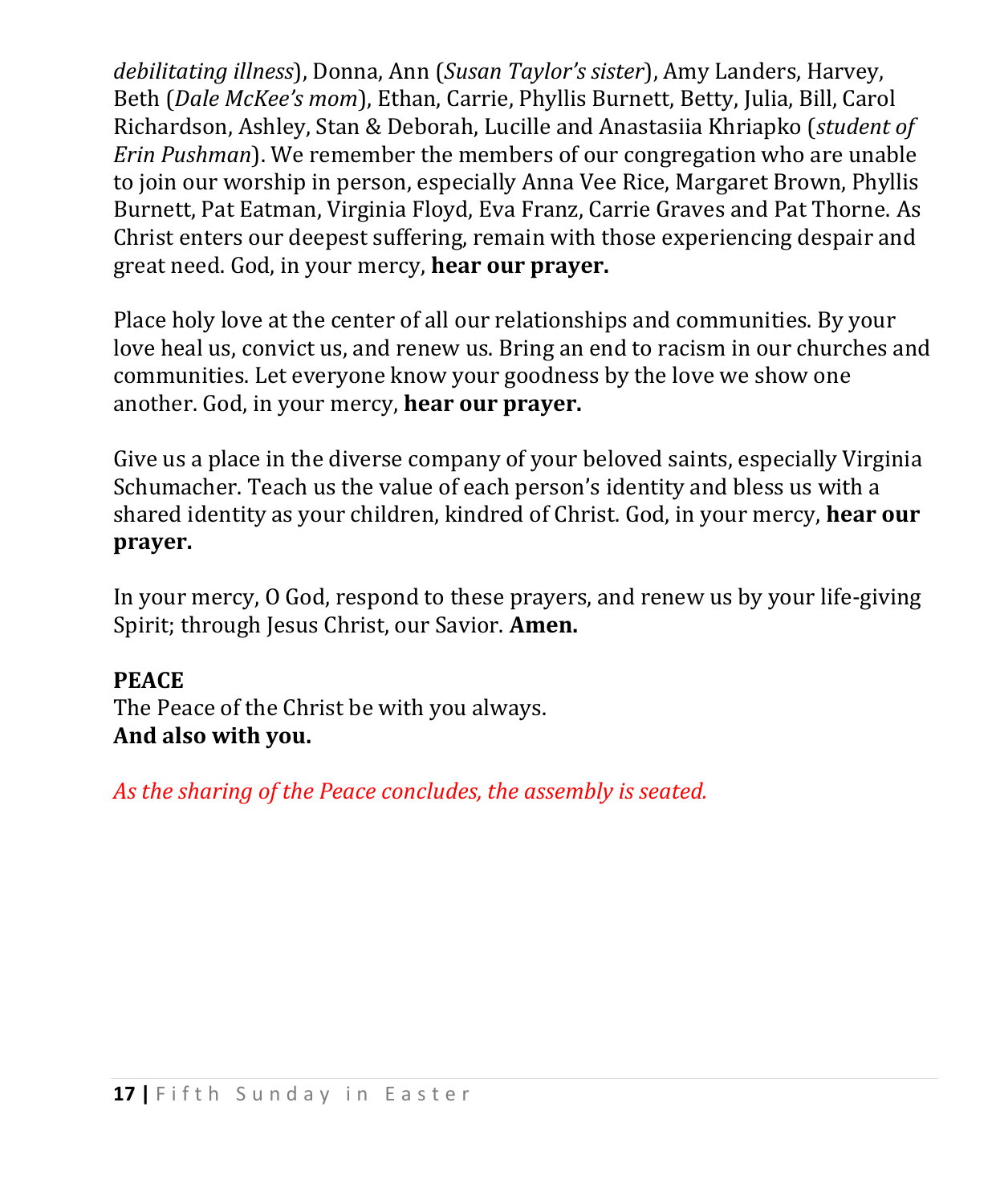# **MEAL**

*God feeds us with the presence of Jesus Christ*

# **OFFERING**

*We continue to receive your physical offerings in the black drop box located in the narthex as you enter/exit the sanctuary. You may also choose to give electronically using the QR code below. Please know your continued generosity helps to resource the ministry of St. Luke's and beyond. You can also use Tithe.ly either using the link below or by using their app.*



@StLukes-LutheranChurch-1



# venma



**[https://tithe.ly/give\\_new/www/#/tithely/give-one-time/1292291](https://tithe.ly/give_new/www/#/tithely/give-one-time/1292291)**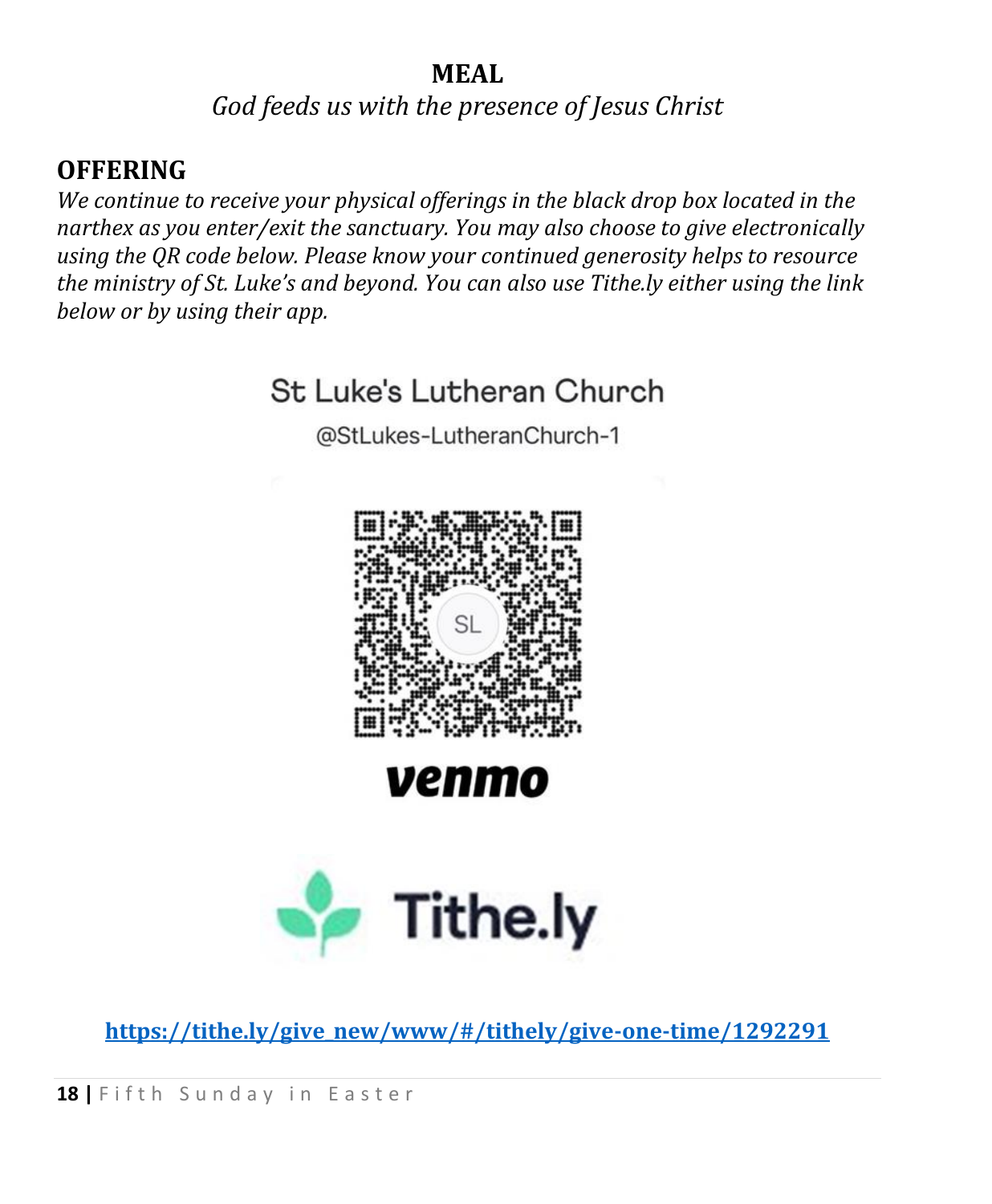

**ANTHEM** "The Lord Is My Shepherd" Psalm 23

The Lord is my shepherd; therefor can I lack nothing. He shall feed me in a green pasture, and lead me forth beside the waters of comfort.

He shall convert my soul and bring me forth in the paths of righteousness, For his Name's sake, for his Name's sake, for his Name's sake.

Yeah, though I walk through the valley of the shadow of death, I will fear no evil; For thou art with me: Thy rod and thy staff comfort me. Thou shalt prepare a table for me against them that trouble me; Thou hast anointed my head with oil and my cup shall be full.

But thy loving kindness and mercy shall follow me all the days of my life: And I will dwell in the house of the Lord, in the house of the Lord forever, forever.

*The assembly stands*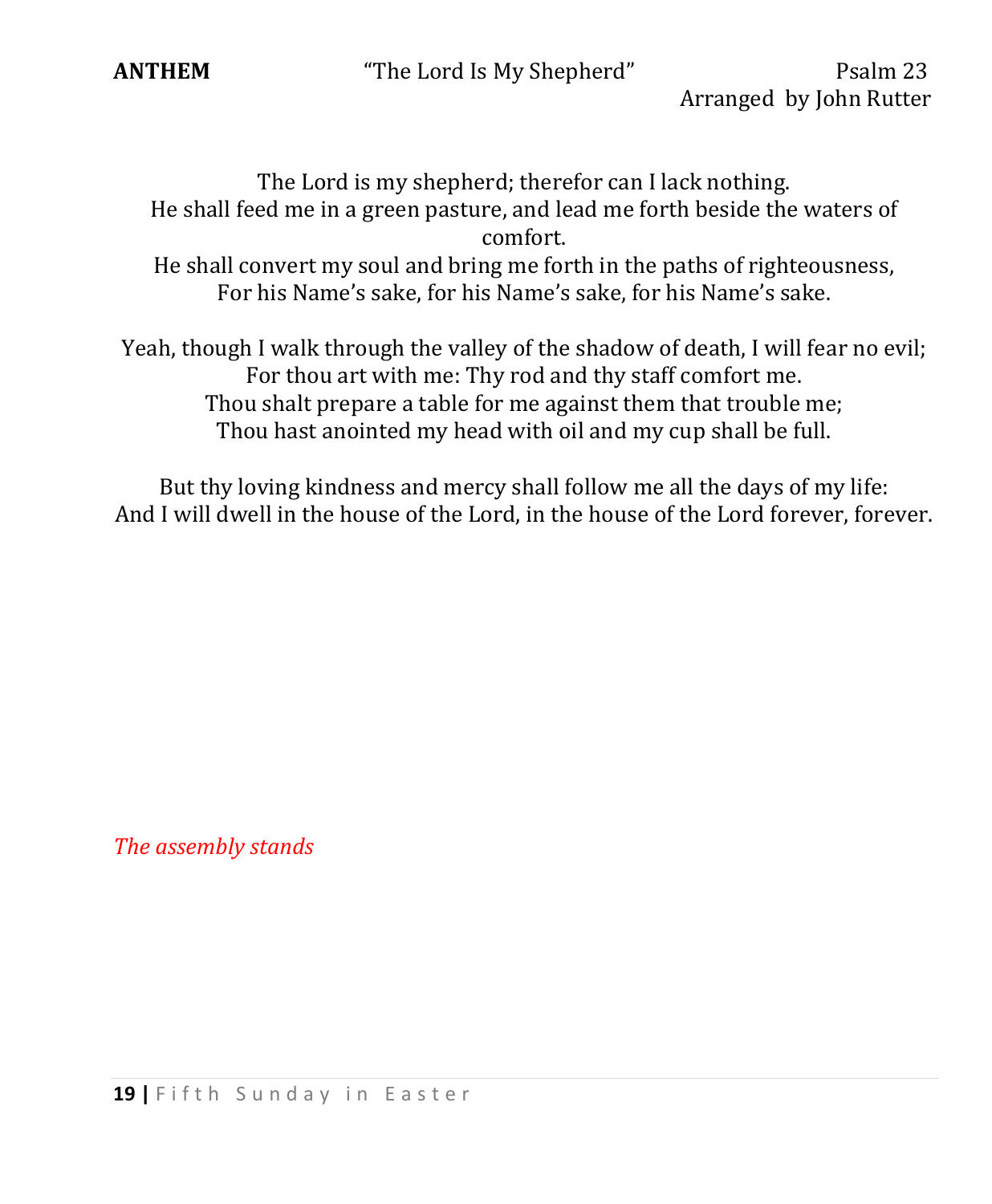

#### **OFFERING PRAYER**

Living God, you gather the wolf and the lamb to feed together in your peaceable reign, and you welcome us all at your table. Reach out to us through this meal, and show us your wounded and risen body, that we may be nourished and believe in Jesus Christ, our Savior and Lord. **Amen.**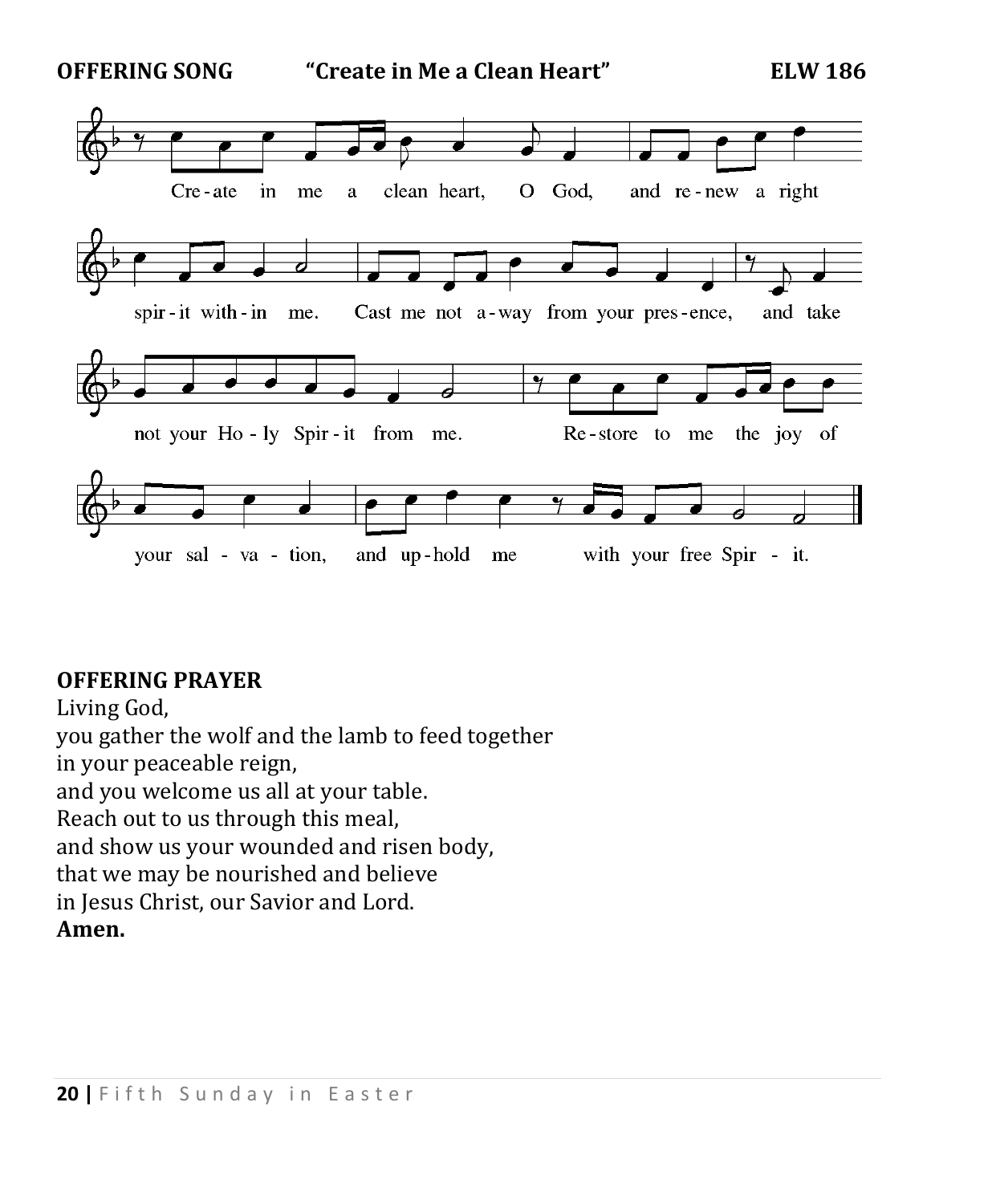#### **THE GREAT THANKSGIVING**

The Lord be with you. **And also with you.**

Lift up your hearts. **We lift them to the Lord.**

Let us give thanks to the Lord our God. **It is right to give our thanks and praise.** 

It is indeed right, our duty and our joy…we praise your name and join their unending hymn:

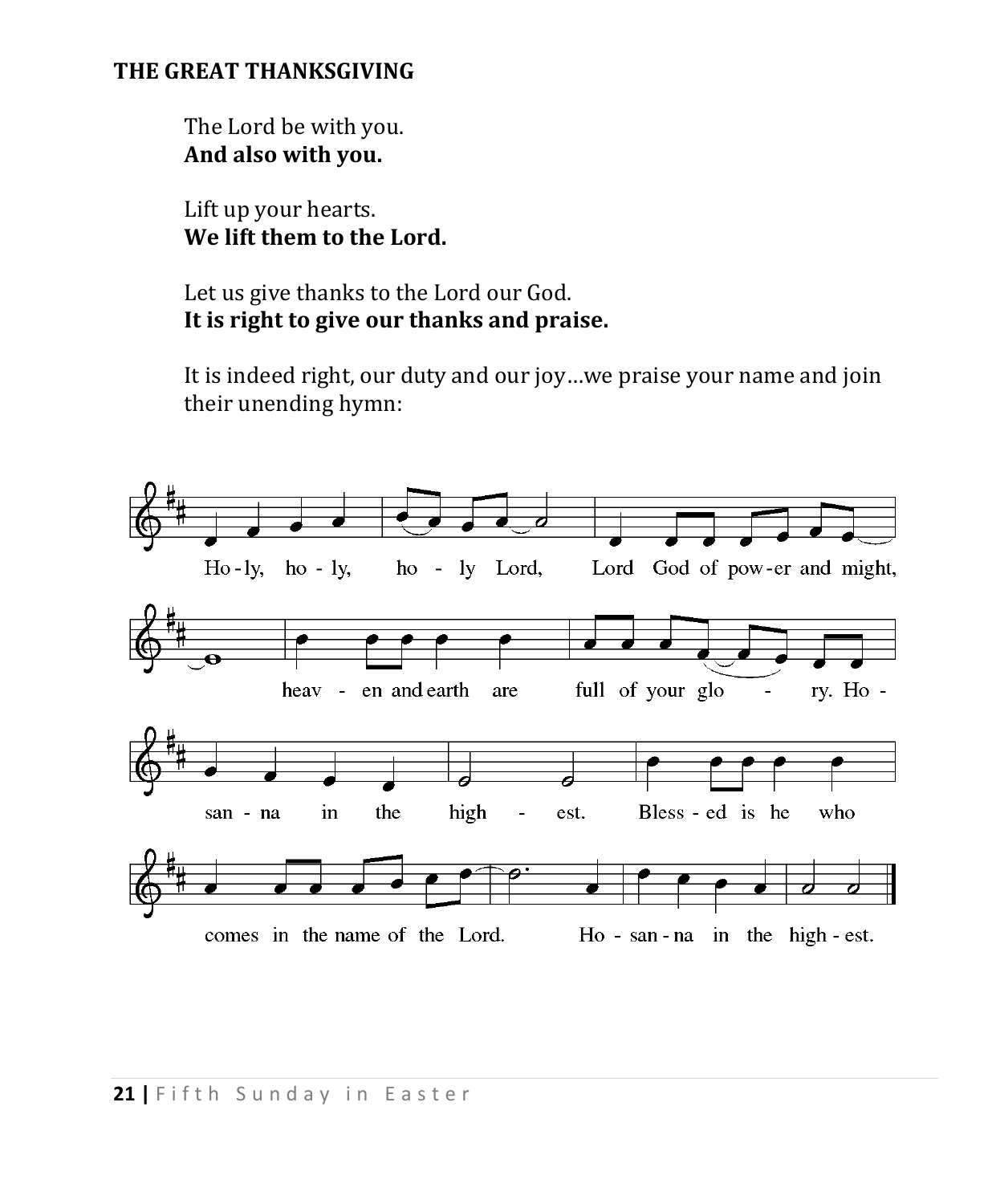# **THANKSGIVING AT THE TABLE**

You are indeed holy, almighty and merciful God. You are most holy, and great is the majesty of your glory.

You so loved the world that you gave your only Son, so that everyone who believes in him may not perish but have eternal life.

We give you thanks for his coming into the world to fulfill for us your holy will and to accomplish all things for our salvation.

In the night in which he was betrayed, our Lord Jesus took bread, and gave thanks; broke it, and gave it to his disciples, saying: Take and eat; this is my body, given for you. Do this for the remembrance of me.

Again, after supper, he took the cup, gave thanks, and gave it for all to drink, saying: This cup is the new covenant in my blood, shed for you and for all people for the forgiveness of sin. Do this for the remembrance of me.

For as often as we eat of this bread and drink from this cup, we proclaim the Lord's death until he comes.

# **Christ had died. Christ is risen. Christ will come again.**

Remembering, therefore, his salutary command, his life-giving passion and death, his glorious resurrection and ascension, and the promise of his coming again,

We give thanks to you, O Lord God Almighty, not as we ought but as we are able;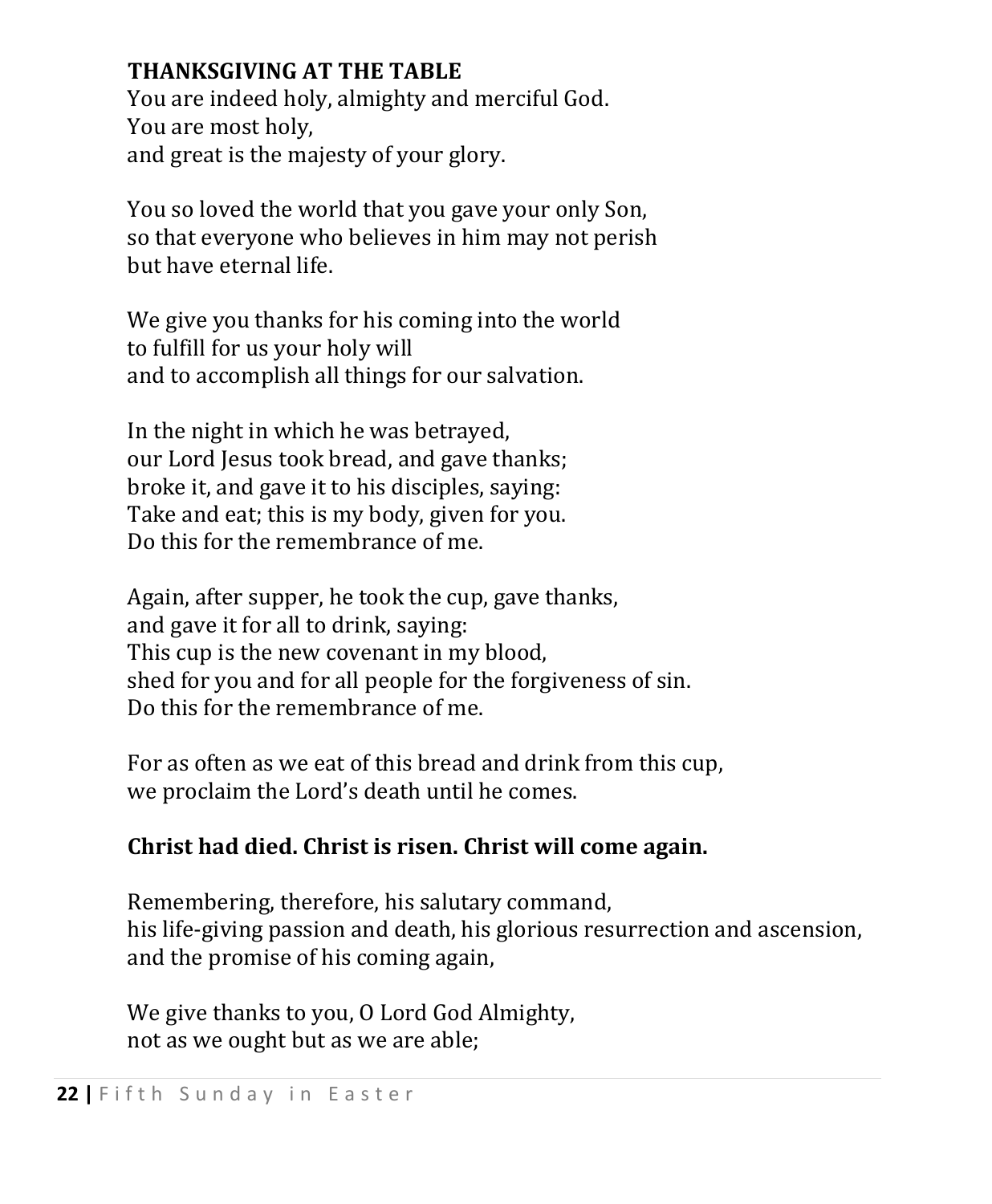we ask you mercifully to accept our praise and thanksgiving and with your Word and Holy Spirit to bless us, your servants, and these your own gifts of bread and wine, so that we and all who share in the body and blood of Christ may be filled with heavenly blessing and grace, and, receiving the forgiveness of sin, may be formed to live as your holy people and be given our inheritance with all your saints. To you, O God, Father, Son, and Holy Spirit, Be all honor and glory in your holy church, now and forever. **Amen.**

#### **LORD'S PRAYER**

Gathered into one by the Holy Spirit, let us pray as Jesus taught us.

**Our Father, who art in heaven, hallowed be thy name, thy kingdom come, thy will be done, on earth as it is in heaven. Give us this day our daily bread; and forgive us our trespasses, as we forgive those who trespass against us; and lead us not into temptation, but deliver us from evil. For thine is the kingdom, and the power, and the glory, forever and ever. Amen.**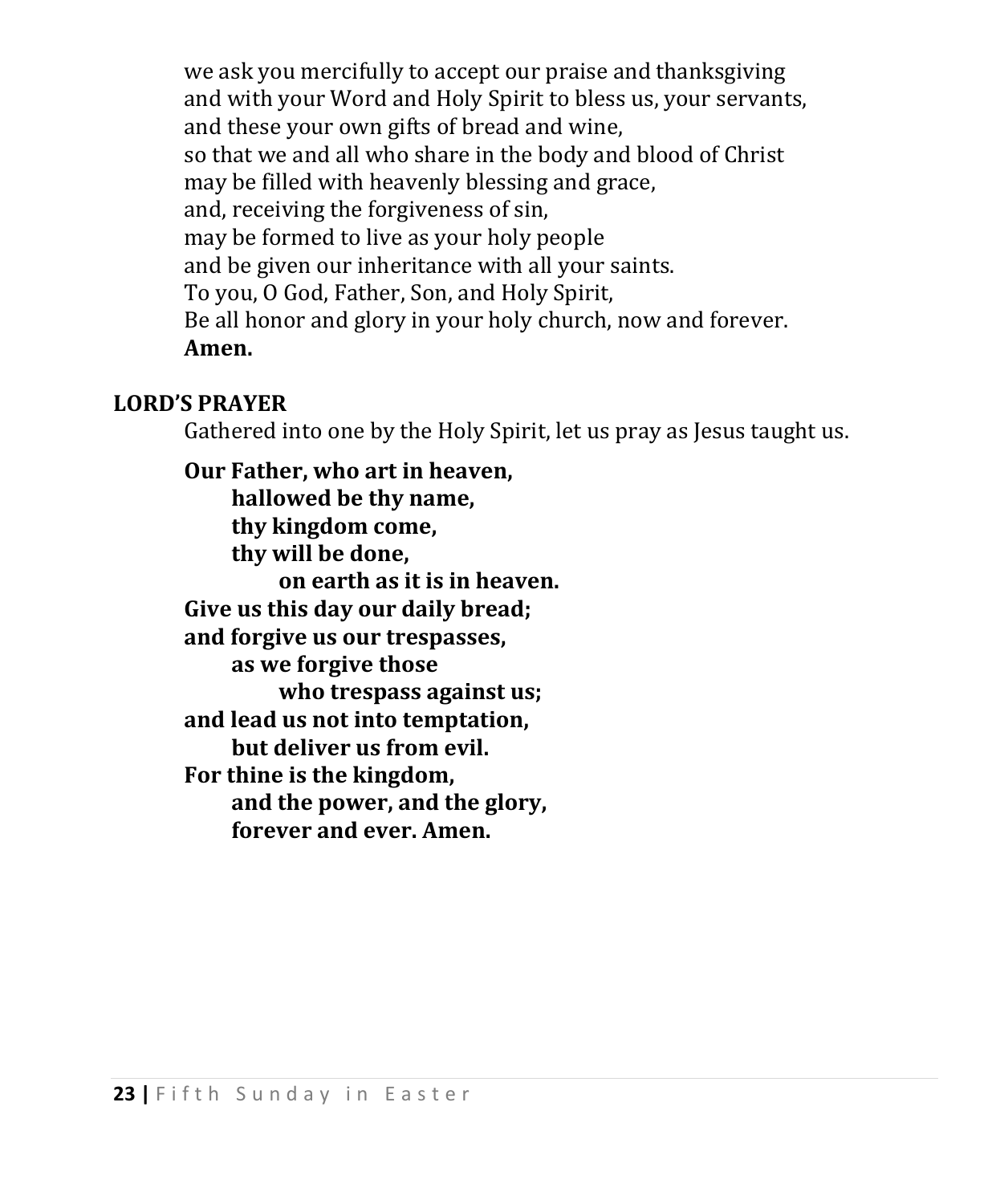# **INVITATION TO COMMUNION**

The risen Christ dwells with us here. All who are hungry, all who are thirsty, come. On this day we celebrate with two of our youngest communicants their First Holy Communion. As Miles and Ruby Micci and their families come to the table of God's loving grace to receive this gift in sacrament we are mindful of the precious gift Holy Communion is for each one of us, uniting us in the calling of our baptism and in the body of our Risen Christ. Let us a congregation welcome Miles and Ruby to the table.

**We welcome you to the Lord's Supper. As we join with you in this milestone in your faithful journey, we pray for you and with you that the body and blood of Christ we share in sacrament will unite us to accomplish God's purpose for our lives and for the mission of Christ's body, the Church.** 

## *The assembly is seated*

*[By Christ Jesus' invitation all are welcome to the table to receive Holy Communion. There is gluten free host (Body of Christ) as well as grape juice (Blood of Christ) available. Simply make your request known as you approach the communion ministers. Those who do not commune, but desire a blessing, present with arms across your body, hands on shoulders, that way the ministers will know to offer you a blessing. Once you have received communion, please discard your cup in the trays on the return aisles, making your way back to your seat for personal prayer (you may utilize the kneeler if you wish)].*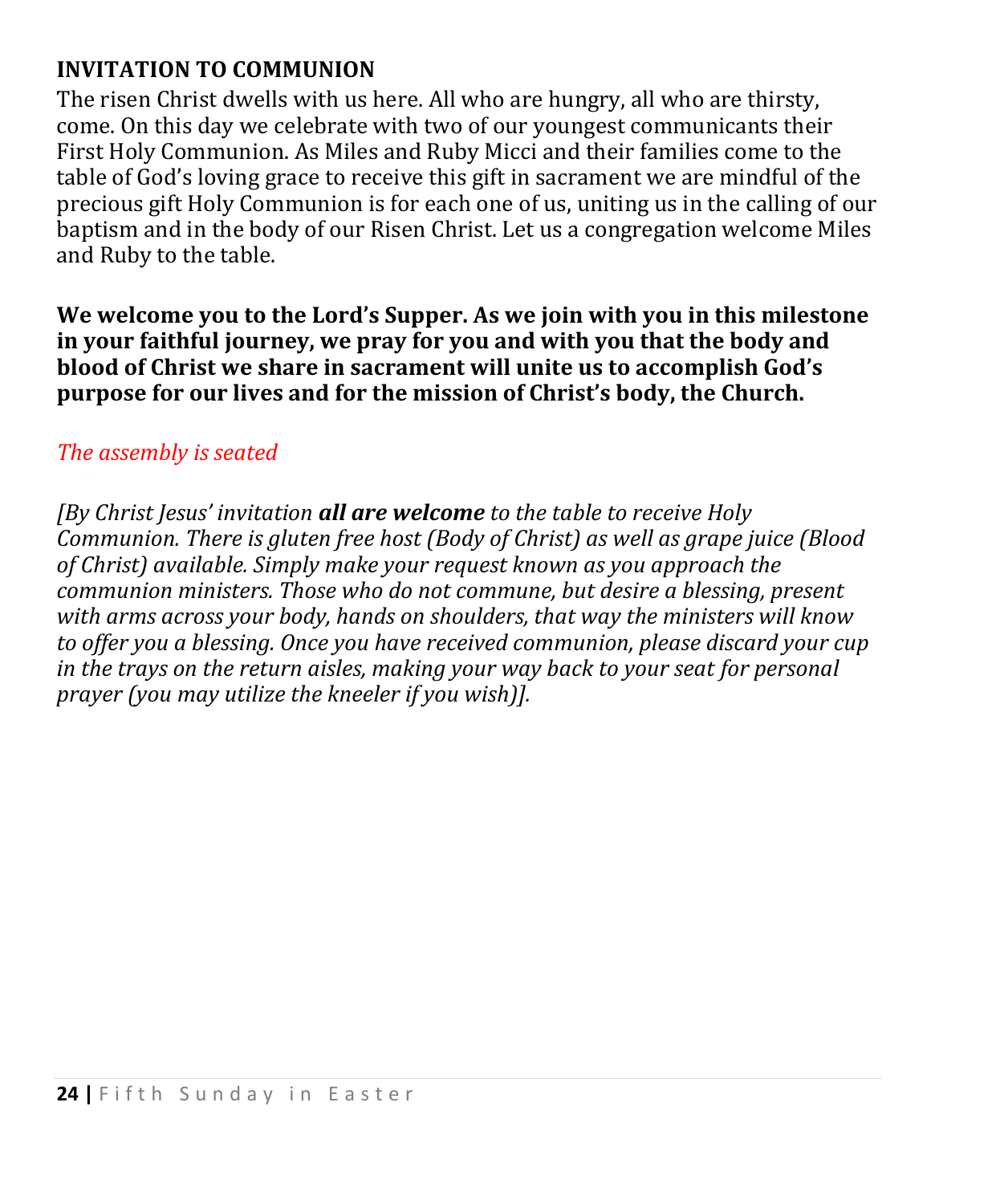**LAMB OF GOD**



## *The assembly stands*

# **POST-COMMUNION BLESSING**

The body and blood of our Lord Jesus Christ strengthen you and keep you into eternal life.

#### **Amen.**

## **PRAYER AFTER COMMUNION**

We give you thanks, generous God, for in this bread and cup we have tasted the new heaven and earth where hunger and thirst are no more. Send us from this table as witnesses to the resurrection, that through our lives, all may know life in Jesus' name. **Amen.**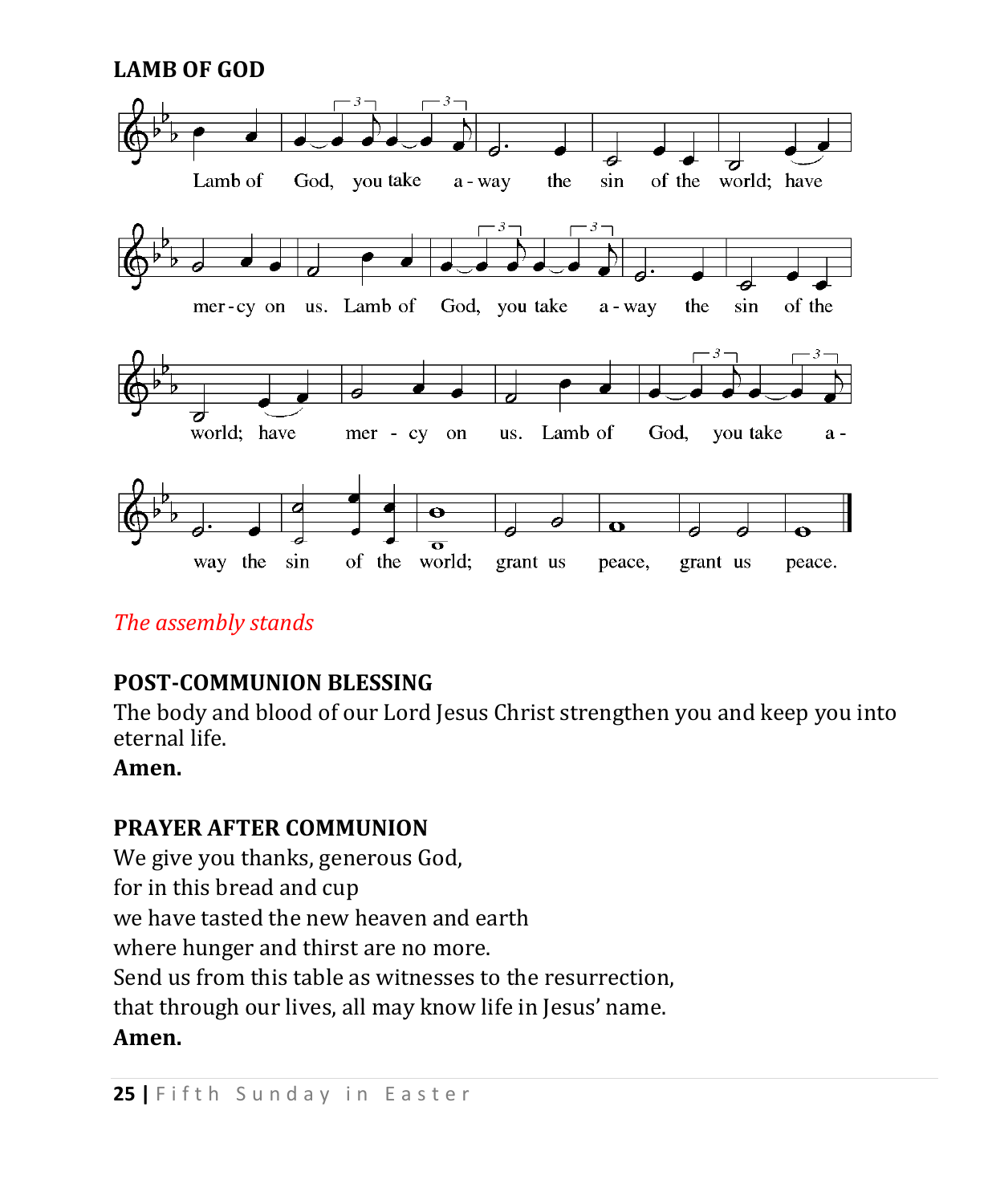#### **BLESSING**

God, the Author of life, Christ, the living Cornerstone, and the life-giving Spirit of adoption,  $+$  bless you now and forever. **Amen.**



Text: Brian A. Wren, b. 1936 Music: TURNBULL, Thomas Pavlechko, b. 1962 Text © 1986 Hope Publishing Company, Carol Stream, IL 60188. All rights reserved. Used by permission. Music © 2006 Thomas Pavlechko, admin. Augsburg Fortress.

**26 |** F i f t h S u n d a y i n E a s t e r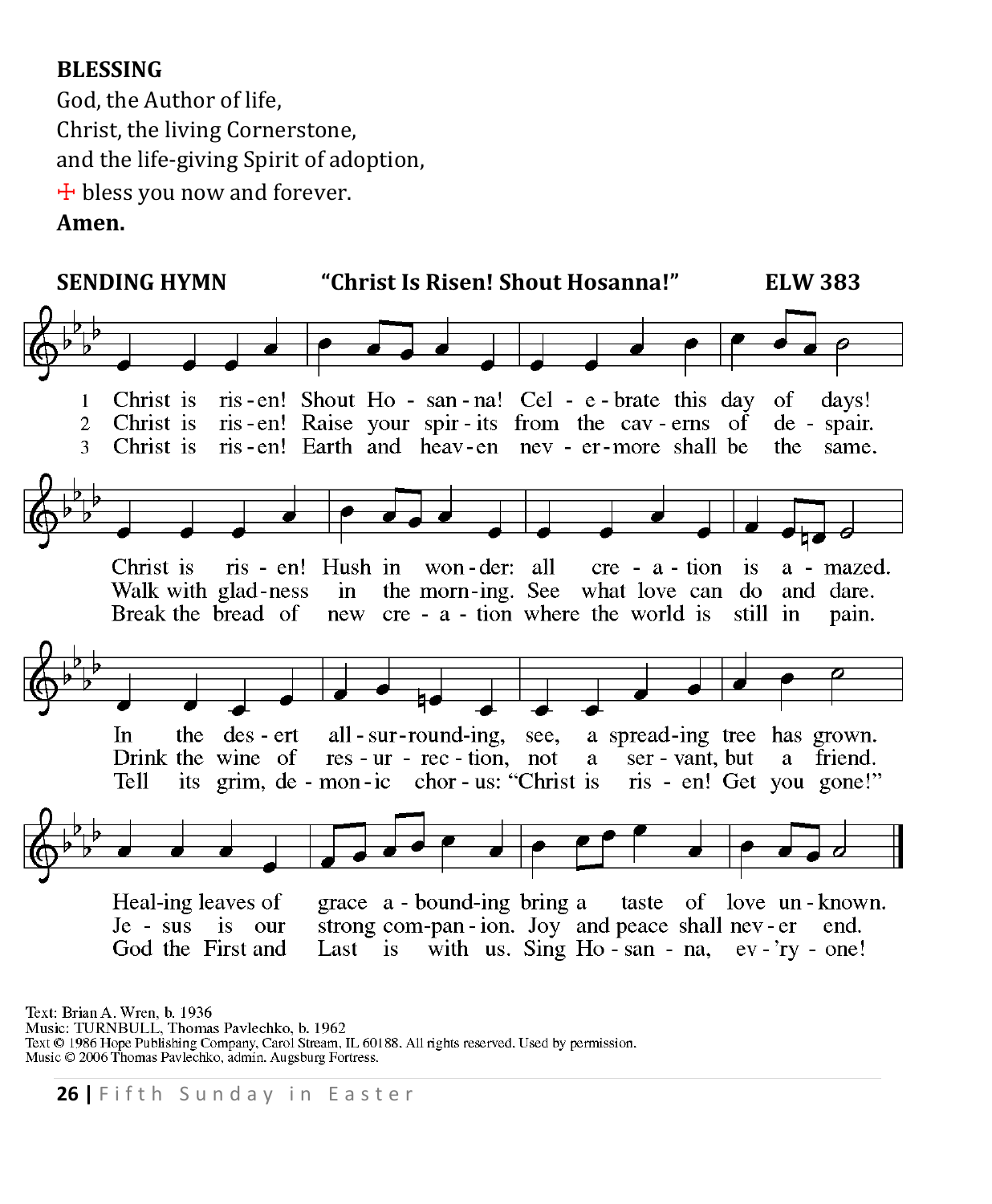**SENDING INTO MISSION** Alleluia! Christ is risen. **Christ is risen indeed. Alleluia!** Go in peace. Tell what God has done. **Thanks be to God.**



#### **TODAY'S WORSHIP LEADERS**

Rev. Jeffrey R. Ingold, Pastor D. Jan McCoy, Organist/Director of Music Ministry

#### **10:00am**

Assisting Minister: Dreema Brunnemer Greeter: Pam & Joel Moser Reader: Rebekah Woodward Ushers: Patrick Lemons Altar Guild: Karen Smith

Communion Assistants: Rebekah Woodward & Diana Brooks Audio/Video: Chris Belm & Ami-Luise Vucovich